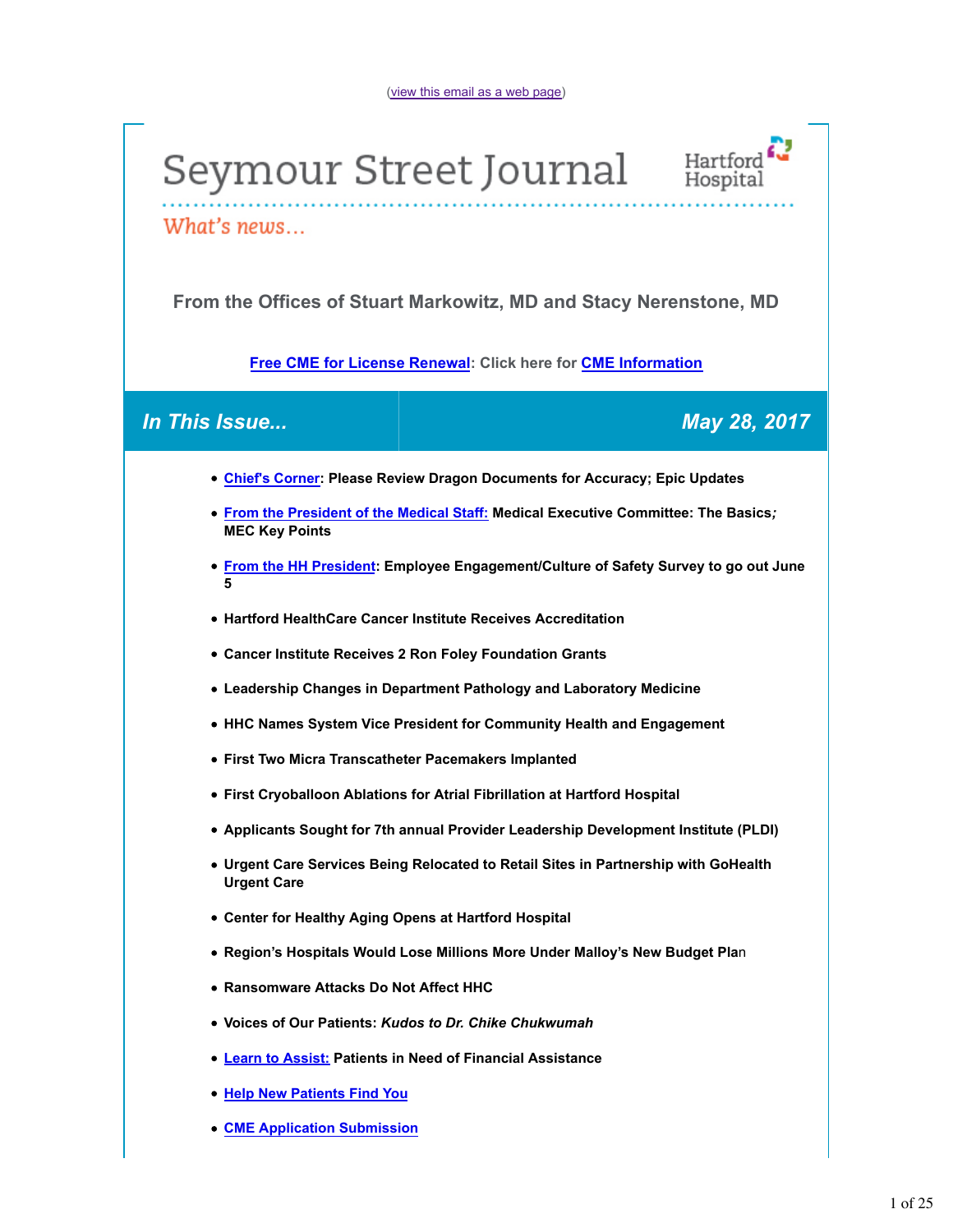#### **Free CME for License Renewal**

*"Wherever the art of medicine is loved,*

**1984: The first successful heart transplant in Connecticut was done at Hartford Hospital by Dr. Henry B.C. Low.**

*there is also a love of humanity."*

**- Hippocrates**

*Follow Hartford Hospital on facebook, youtube and twitter*

## *Chief's Corner*

*- Dr. Jack Greene, Hartford HealthCare Regional Vice President of Medical Affairs for the Hartford Region and Hartford Hospital*

#### **Just Ask Us!**

We have put in place a dedicated email box for the medical staff, called "Ask Jack." The emails will be picked up each day, and I will be responsible for making sure that you receive feedback. Send your concerns to *askjack@hhchealth.org*.

In addition, there is a dedicated email box to ask questions of **Dr. Stu Markowitz**. Send your questions or comments to *StuandYou@hhchealth.org*, and you'll get a response from Stu within 10 days.

#### **Please Review Dragon Documents for Accuracy**

Dragon Dictation has been a tremendous success in Hartford HealthCare and is being used by many, if not most, providers. A document that is dictated with Dragon appears exactly the same as one that has been typed and carries with it the same responsibilities

Although Dragon is remarkably useful and accurate, it can make mistakes that can render a document or statement incorrect or incomprehensible. These documents can be read and used by our peers, legal experts and now our patients.

Before you sign any dictated document, please review carefully what is present for others to see.

**Epic Updates Marc Palter**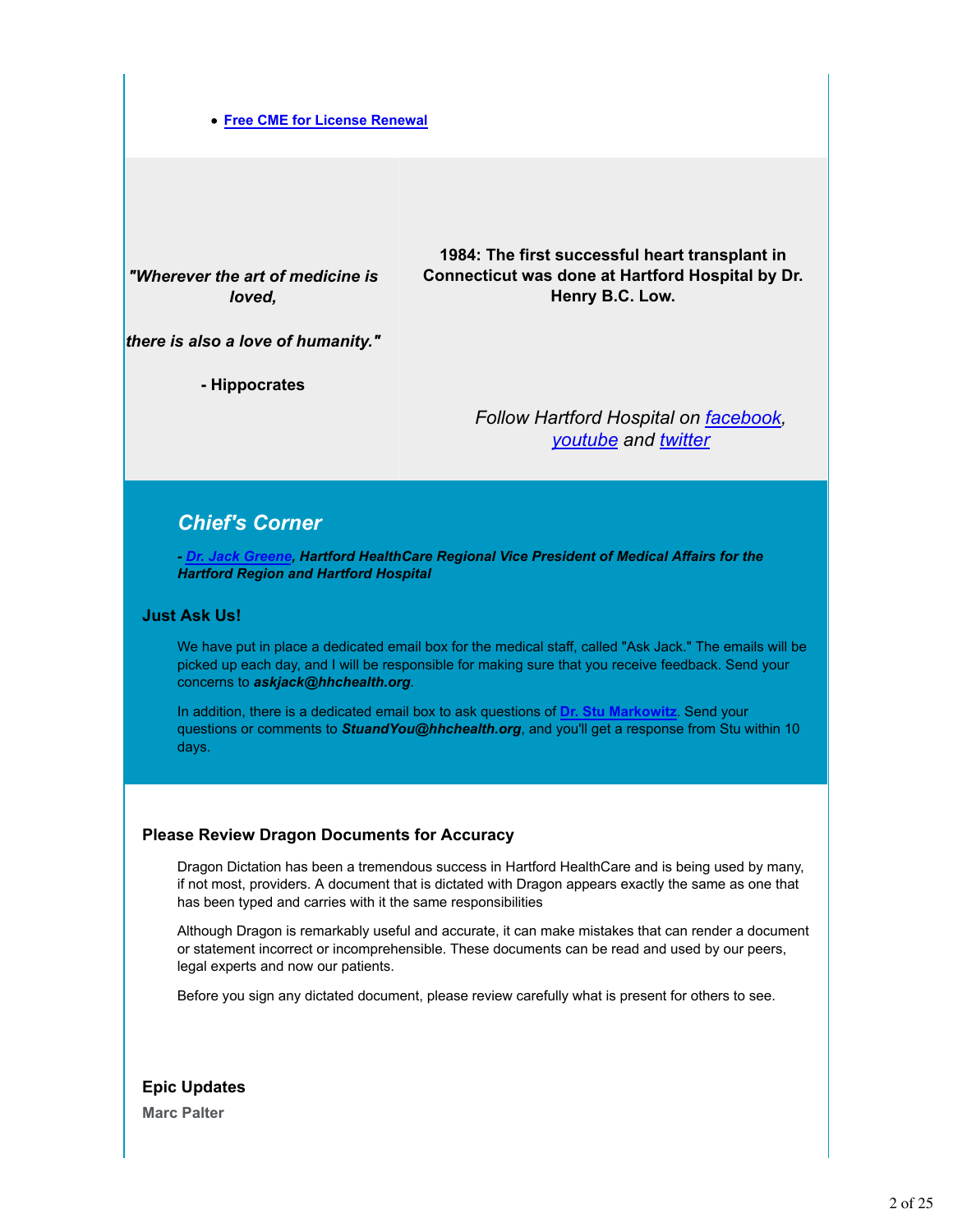**Results Review Filter Update** - This will provide information about the NEWEST filter update and a guide on how to navigate Results Review Options.

https://hartfordhospital.org/File%20Library/Unassigned/Results-Review-Filter-Update-and-Tip-Sheet.pdf

**Drug/Pregnancy Alert Update -** A previous special update has increased the number of drug-pregnancy alerts present to providers. This is due to Epic considering female patients less than 50 to be potentially pregnant if they have no pregnancy status documented. After considerable discussion with system councils HHC has decided to only display drug-pregnancy alerts if a patient is documented as pregnant. Now when a provider is presented with a drug-pregnancy alert it means that the patient is currently documented as pregnant. If the patient is not pregnant the provider should update the patient's OB/Gyn status appropriately

https://hartfordhospital.org/File%20Library/Unassigned/HHC-Drug-Pregnancy-Update.pdf

## *From the President of the Medical Staff*

*- Dr. Stacy Nerenstone*, *President of the Hartford Hospital Medical Staff*

#### **Medical Executive Committee: The Basics**

The Medical Executive Committee (MEC) is chaired by the president of the Medical Staff. The MEC is the primary authority over activities related to the functions of the Medical Staff and for performance improvement of professional services provided by individuals with clinical privileges.

The MEC consists of no more than 21 voting members; the four officers of the Medical Staff; 6 chiefs who are elected by the Department Chiefs and 7 at-large members. At-large members represent at least 50% of the voting membership and are elected by the Medical Staff.

The hospital president and vice president of Medical Affairs are ex-officio members, without vote.

#### **MEC Key Points**

#### *New Chief of Pathology - Dr. Srinivas Mandavilli*

**Dr. William Pastuszak** will be stepping down as chief of the Department of Pathology and Laboratory Medicine at the end of June. The Department voted in favor of electing **Dr. Srinivas Mandavilli** as the new chief. The recommendation of Dr. Mandavilli will be forwarded to the board for confirmation.

#### *Nominating Committee*

The president of the Medical Staff is in process of appointing three members of the Active Staff 40 days prior to the election to assist with the nominating process. A call for nominations for the 2018 open positions of President, Vice-President, Secretary and Treasury and four At-Large positions will be sent out soon. Election this year will be on November 14.

#### **OFFICERS**

**Stacy Nerenstone**, MD (President) **Matthew Saidel,** MD (Vice President) **Michael O'Loughlin**, MD (Secretary) **William Sardella** MD (Treasurer)

AT-LARGE **Mitchell McClure,** MD\* (At Large)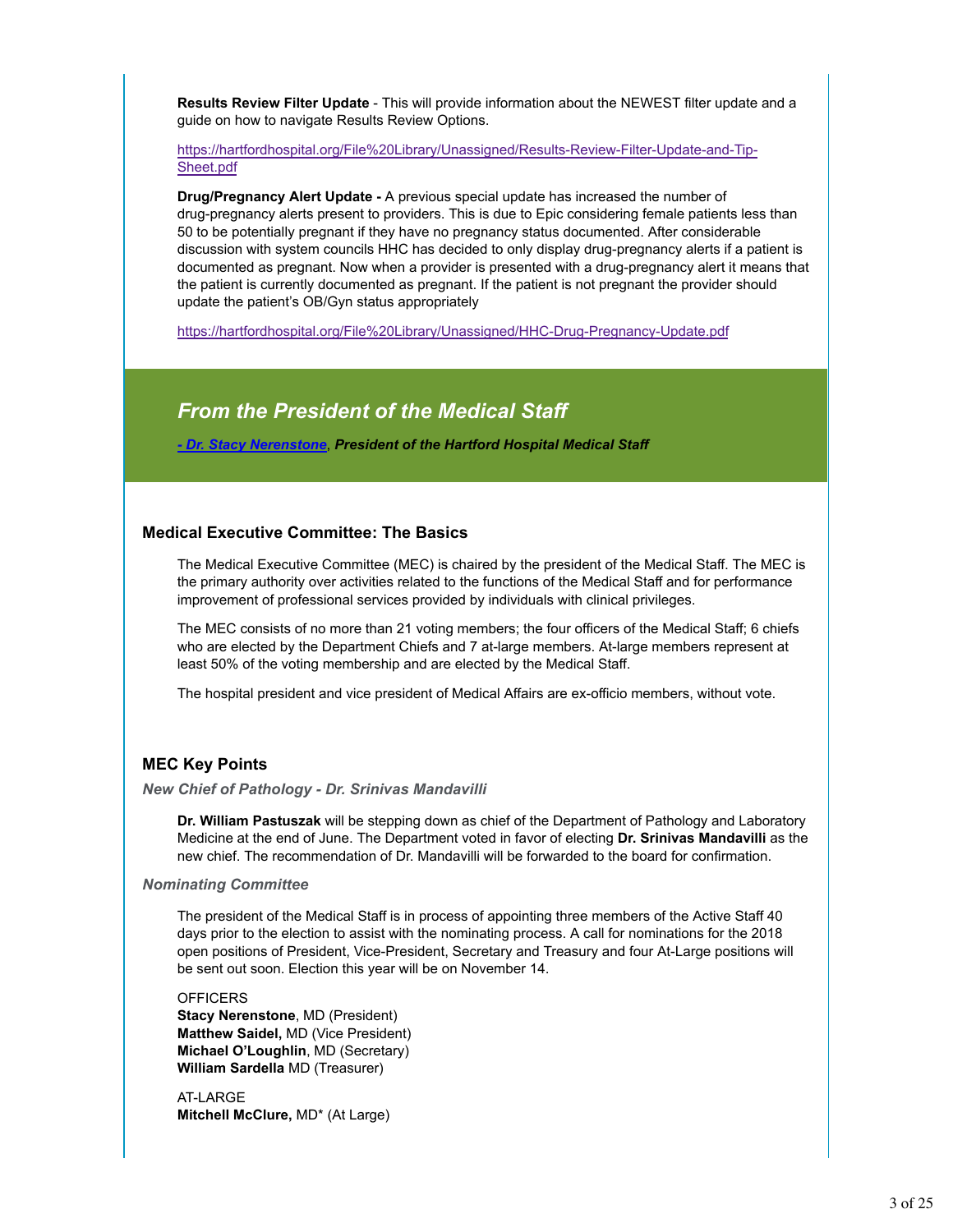#### **Samuel Pope,** MD\* (At Large) **Peruvamba Venkatesh,** MD \* (At Large) **Andrew Wakefield,** MD\* (At Large)

#### *Reappointments*

An email will be sent to practitioners in this reappointment cycle during the week of May 30 notifying them that reappointments will be mailed out to each practitioner's office during the week of June 6 and will be due back no later than July 12.

If you do not receive a reappointment by June 12, please contact Nancy Ritone in the Medical Staff Office by email/phone: Nancy.Ritone@hhchealth.org / 860-972-0957.

#### **Medical Staff Eligible to Take Advantage of Barney Fitness Center**

As a member of the Hartford Hospital Active Medical Staff one of your benefits includes free, 24/7 access to the Barney Fitness Center located on the first floor of the Hudson Street employee parking garage.

If you are interested in becoming a fitness center member, please complete the questionnaire by clicking on the following link - http://intranet.harthosp.org/hh/dept/341?route=2 and then selecting Enrollment Forms on the right. The completed form is to be faxed to 860-545-2397.

If you have any questions, contact the Barney Fitness Center at 860-972-3077 or by email atFitnessCenter.FitnessCenter@hhchealth.org

#### *Reminder: Annual Medical Staff/Board Spring Event June 8*

The Annual Medical Staff-Board Spring Event will be held on **Thursday, June 8** from 6-8:30 p.m. in Heublein Hall. Please join your colleagues in recognizing the accomplishments of the recipients of our Annual Medical Staff Awards, and welcome our new faculty members joining Hartford Hospital.

#### *Reminder: Semi Annual Medical Staff meeting June 15*

The semi annual medical staff meeting will be held on Thursday, June 15 from 6:45-7:45 a.m. in Gilman Auditorium. Continental breakfast will be available from 6:15-6:45 a.m.

## *From the Hospital President*

*Dr. Stu Markowitz*, *Senior VP, HHC, and Hartford Region President*

#### **Employee Engagement/Culture of Safety Survey to go out June 5**

**On Monday, June 5, we will open our system-wide Employee Engagement/Culture of Safety Survey to all staff members.** ill give you a chance to answer important questions about your work. It's completely confidential, so don't hold back.

**Here's how it works:**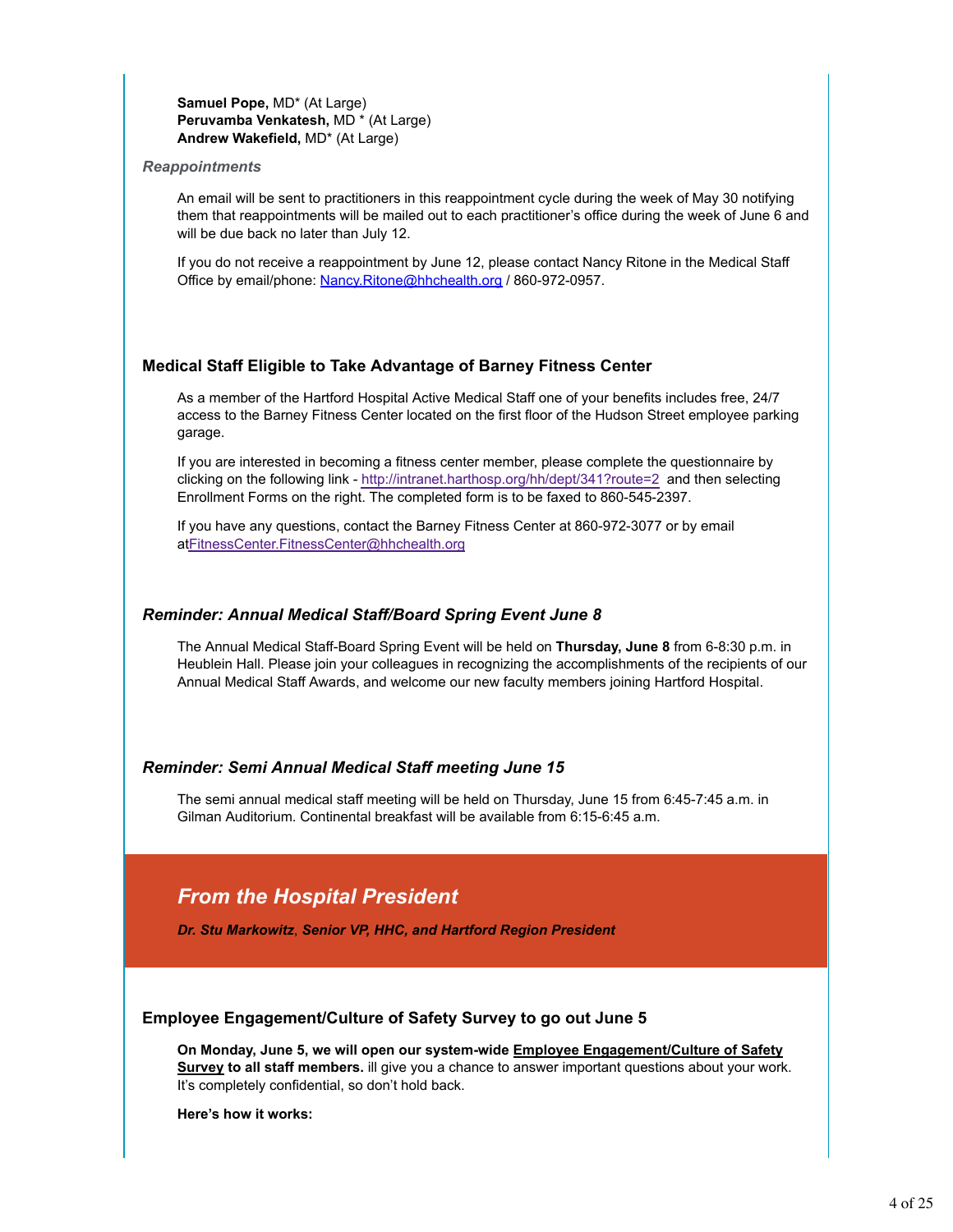Each employee will get an email with the survey link. (It also will be available online for those without email.) Completing it takes 15 minutes. You will have two weeks to finish it.

If you have any questions about how to take the survey, help is available. We have trained more than 650 of your coworkers as "survey ambassadors" - at least one in nearly every department. These individuals will have special Engagement Ambassador ID badge tags (like the flu-vaccination tags).

This is worth repeating: It's totally confidential. Managers supervising work units with fewer than five employees will not see survey results to protect employee confidentiality. We can't - and don't want to - track responses back to employees or individual employee computers. So please be open and honest in your answers.

· More information is available here: https://intranet.hartfordhealthcare.org/engage-develop /employee-engagement

Your responses matter. We have made many changes in response to past surveys. We're listening and responding. Together, we can improve workplaces across HHC.

Please take the Employee Engagement/Culture of Safety Survey and help make Hartford HealthCare an even better place to work, so that we can expand and deepen the care we provide to our communities.

## *Top News*

#### **Hartford HealthCare Cancer Institute Receives Accreditation**

The Hartford HealthCare Cancer Institute meets or exceeds all the national standards required by the American College of Surgeons Commission on Cancer, according to recent site surveys and data analysis. The site surveys and data analysis were part of a rigorous survey process by the commission, which in March accredited the HHCCI as an Integrated Network Cancer Program, something only a small percentage of cancer centers have been able to accomplish nationwide.

The accreditation focused on 34 standards, 31 of which the HHCCI met and three of which surpassed expectations. "Commendations" were granted in the three areas that surpassed - clinical research, nursing care and accuracy of data.

"This has been a major undertaking, and a clear indication of the progress we have made in realizing our vision to become one cohesive cancer center that ensures that patients have access to the highest standards of care no matter where they enter our system," said Donna Handley, vice president of operations for the institute. "This took an incredible amount of teamwork - I am so proud of everyone who helped make this happen."

#### **Requirements for Courtesy Staff Surgeons Performing Surgical Cases at Hartford Hospital**

Hartford Hospital went live with EPIC in August 2016 and, as a result, new requirements have been instituted regarding performing surgical cases. Whether you wish to perform ambulatory or inpatient surgical cases, the following is required prior to scheduling a surgical case:

**EPIC:** Epic training (at any of the HHC facilities) is required. If previously trained at a *non-HHC facility,* you will be able to test out of the Epic 100 Fundamental Class and simply take the Surgery 200 class. **Please note** that if you don't log in for 180 days your access will be deactivated and you must contact IT prior to the procedure to reactivate it.

Contact Cynthia Thompson, Consulting Analyst, Information Technology at 860-250-7361 (Cynthia.Thompson@hhchealth.org)

**HH SECURITY BADGE**: The surgeon must have a Hartford Hospital badge. **Contact** Luisa Machado, Physician Navigator-Medical Staff Office at 860-883-8497 (Luisa.Machado@hhchealth.org)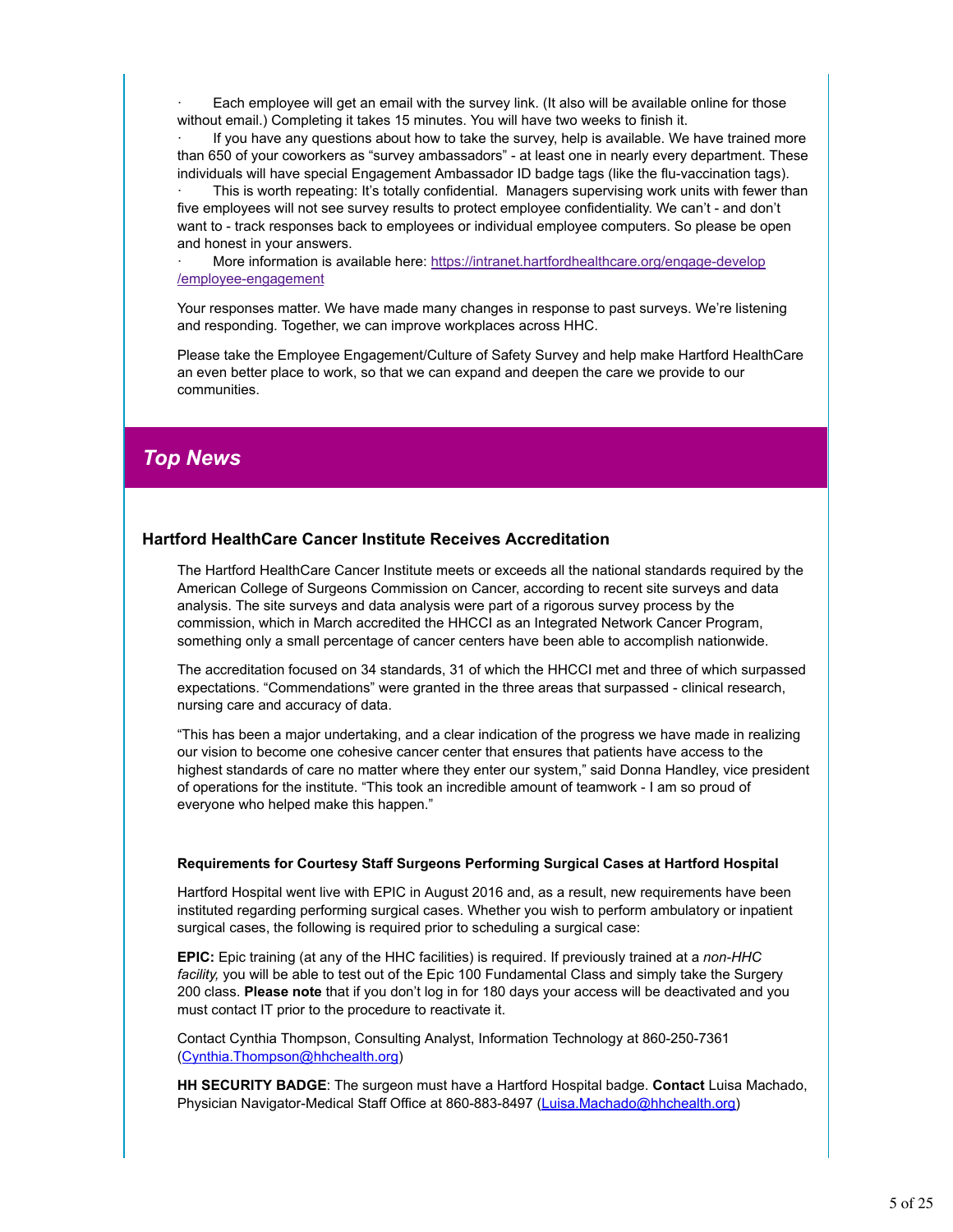**OR ORIENTATION**: For Hartford Hospital, orientation is required prior to the date of surgery. For the West Hartford Surgery Center, orientation will be done the day of surgery unless other arrangements are made. **Contact** Joana Pereira, Administrative Assistant-OR, at 860-972-2089 (Joana.Pereira@hhchealth.org) to discuss your needs. For orthopedic procedures performed at the Bone & Joint Institute (BJI) at Hartford Hospital, orientation is required prior to the date of surgery.

**Contact** Kim Ward at the BJI OR, at 860-972-6594 (Kim.Ward@hhchealth.org) to discuss your needs.

**MEDICAL RECORDS:** There are three options to create reports:

- Dragon Voice Recognition (training optional)
- Epic Templates (training optional)
- Telephone dictation (no training required).

**Contact** the HIM Department at 860-972-2366 to discuss your needs

#### **Cancer Institute Receives 2 Ron Foley Foundation Grants**

Hartford HealthCare Cancer Institute at Hartford Hospital has received two grants totaling \$53,500 to support pancreatic cancer programs from the Ron Foley Foundation. The foundation awarded \$7,500 for Ask the Experts public education sessions and \$46,000 toward a cyst registry for pancreatic cancer research.

**Dr. Andrew Salner,** director of the Hartford HealthCare Cancer Institute at Hartford Hospital, has long been involved with the pancreatic cancer program and its work with the Ron Foley Foundation. **Dr. Michael Golioto** is the principal investigator of the research study.

Ron Foley Foundation's mission is to support pancreatic cancer research, raise awareness of pancreatic cancer, and provide patient aid.

#### **Leadership Changes in Department Pathology and Laboratory Medicine**

**Dr. Bradford Sherburne** will be assuming the role of medical director of the Hartford Hospital Laboratory June 30. Included in this role will be the responsibility for Laboratory Quality and Compliance under CLIA and regulatory bodies including the State of Connecticut and the College of American Pathologists.

**Dr. Srinivas Mandavilli** will become the next chief of the Department Pathology and Laboratory Medicine July 1. His designation as the next Department Chief has been forward by the Hospital and Medical Staff leadership for final approval by the Hartford Hospital Board of Directors.

#### **HHC Names System Vice President for Community Health and Engagement**

**Greg M. Jones** has been named system vice president for community health and engagement at HHC. He will work to further develop our community health and engagement strategies and action plans across the system. Last year, Hartford HealthCare invested more than \$268 million in community health activities.

Jones began last July in an advisory capacity to help HHC align our community health program to our mission. Since then, he has assessed our community benefit program and worked to develop our Community Health Needs Assessments and corresponding improvement plans.

Jones is the founder, chairman and executive director of The Legacy Foundation of Hartford, which creates and supports programs to address health and education among youth. This organization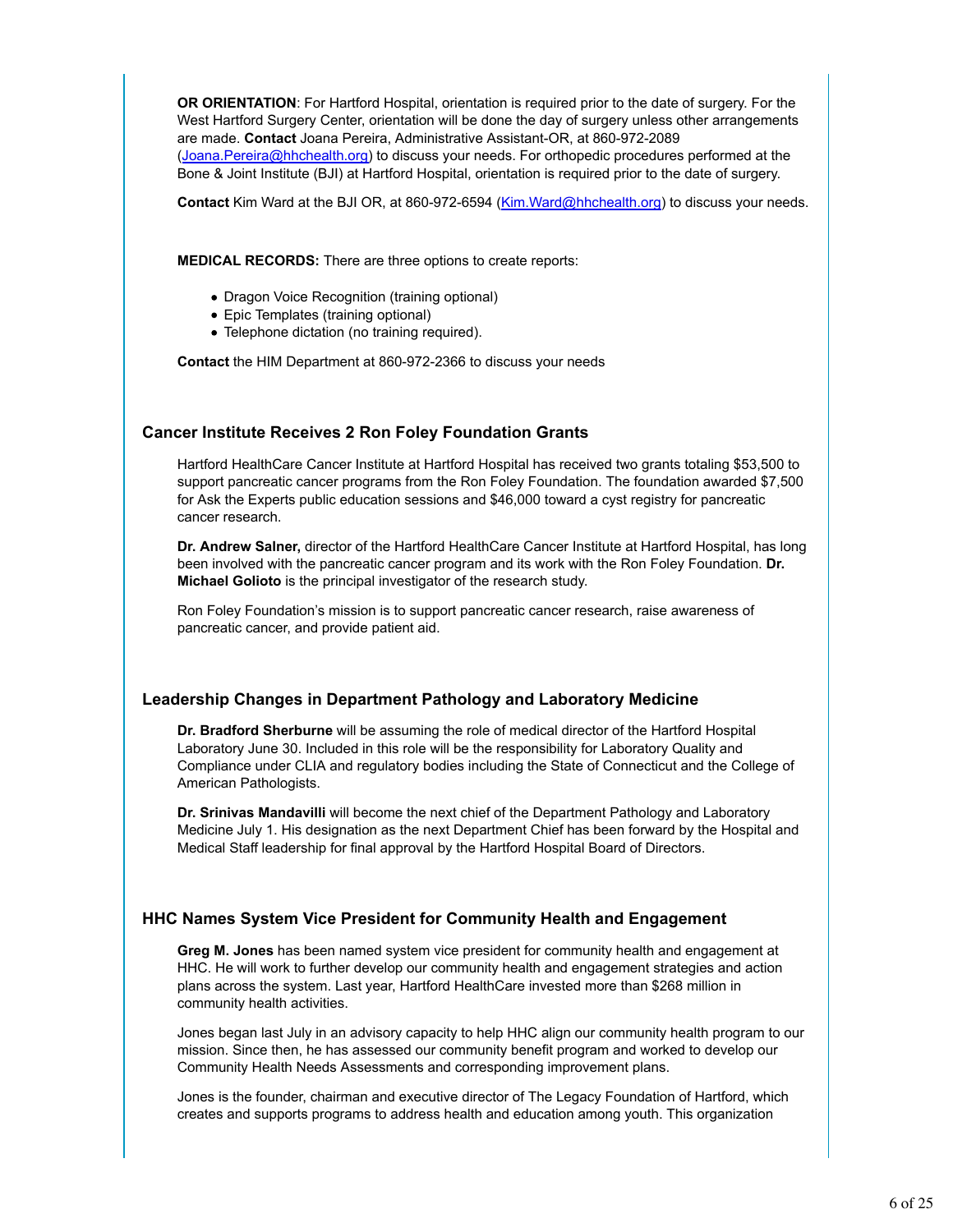launched the Take Charge of Your Health Initiative in partnership with Hartford Hospital. A former investment banker, Greg has an MBA from The Wharton School and a master's degree in Public Management from Carnegie Mellon University. He has held executive leadership positions at United Technologies Corp., Lehman Brothers and JP Morgan Securities, Inc. He also was a longtime and active member of the Hartford Hospital Board of Directors.

#### **HH Reaccredited as Metabolic and Bariatric Surgery Accreditation and Quality Improvement Program**

Hartford Hospital has been re-accredited as a Metabolic and Bariatric Surgery Accreditation and Quality Improvement Program (MBSAQIP) Comprehensive Center by the American College of Surgeons and The American Society for Metabolic and Bariatric Surgery through March of 2020.

In this review cycle, we were not asked merely what we do. Instead, we were required to prove that we actually do what we say we do. As many can attest, no stone was left unturned during this site visit - the reviewer looked under chairs, asked meaningfully difficult questions about safety and quality, and scrutinized every line of our data reporting.

We want to share with you a couple of lines from our reviewer that truly sums up what we are able to do at Hartford HealthCare:

*"This center takes the concept of quality improvement further than most centers. They perform a careful analysis of all identified issues and then create a robust solution that allows ongoing monitoring of their intervention. Finally, they present their results so other bariatric centers can benefit from the "lessons learned." This represents the "Best Practice" desired in an MBSAQIP center.*"

The program is directed by **Dr. Darren Tishler, Dr. Pavlos Papasavas, and Sally Strange**, RN, PhD, program coordinator.

#### **First Two Micra Transcatheter Pacemakers Implanted**

**Dr. Meir Friedman and Dr. Steven Zweibel** implanted the first two Micra transcatheter pacemakers at Hartford Hospital.

Unlike other pacemakers, this device is completely self-contained with no need for leads and is implanted inside the heart through a puncture in a vein in the groin. The device has been designed for patients who need single-chamber pacemakers and has eliminated complications such as fracture of the leads and infections of the pacemaker pocket. The device is MRI compatible allowing patients to undergo an MRI scan and the battery is expected to last 12 years on average.

#### **First Cryoballoon Ablations for Atrial Fibrillation at Hartford Hospital**

On May 17, **Dr. Eric Crespo,** director of the Interventional EP lab, utilized the Medtronic Arctic Front Advance system to perform Hartford Hospital's first two cryoballoon ablations for atrial fibrillation (AF).

This system, which utilizes extreme cold to ablate tissue, has been shown to be as effective as traditional AF ablation techniques, but has the benefit of offering patients a shorter, more consistent, and potentially safer procedure. Hartford Hospital is the only institution in the Hartford area to offer this technology.

#### **HH Teams repairs complex thoracic aortic aneurysm using a novel Thoracic Branched Endograft**

Hartford Hospital delivered another first in the state when a team of vascular surgeons, cardiac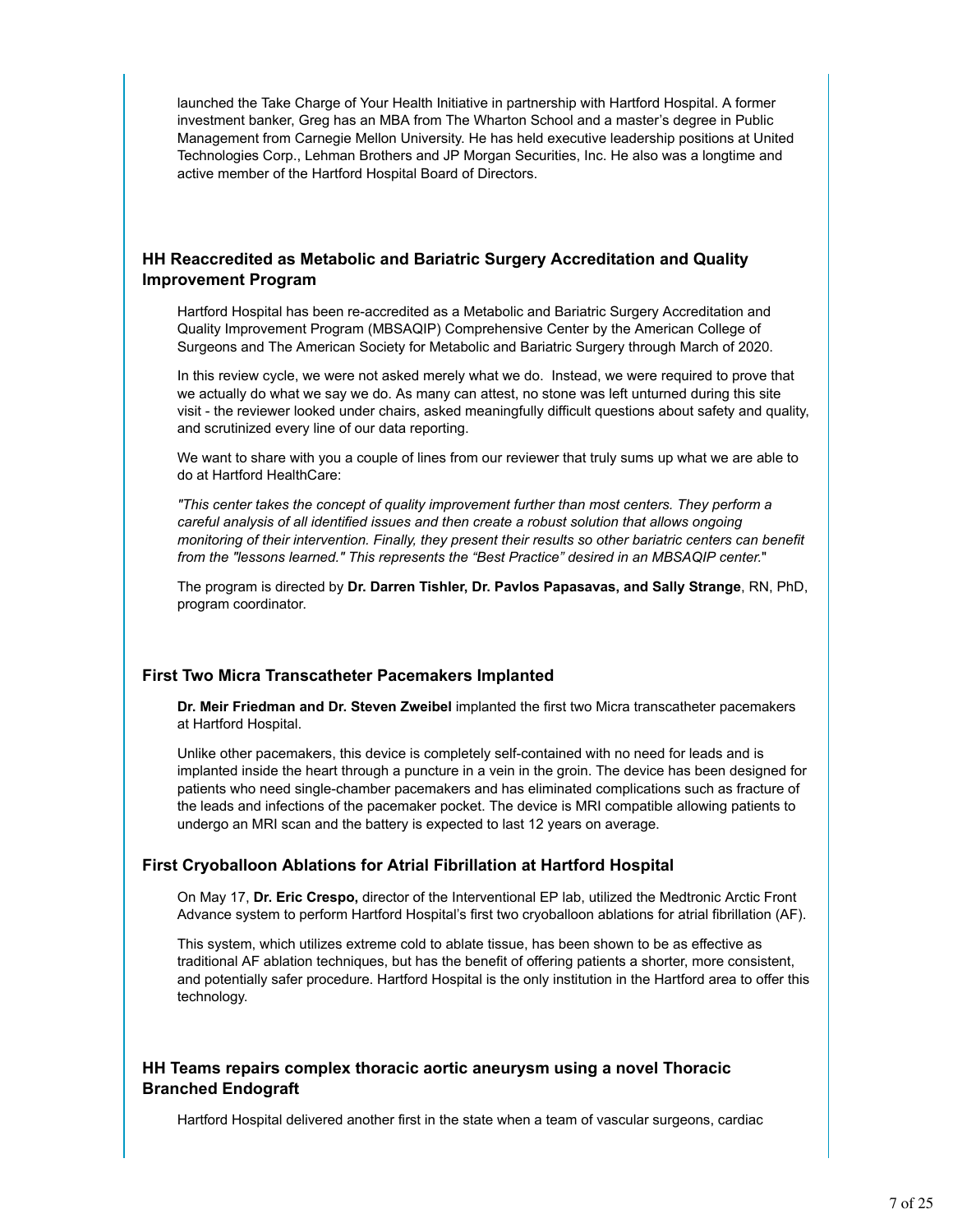surgeons, and cardiovascular anesthesiologists successfully repaired a complex thoracic aortic aneurysm using a novel Thoracic Branched Endograft as part of an exclusive research trial.

The operating team was led by **Dr. Thomas Divinagracia**, chief of Vascular Surgery and institutional principal investigator for this trial.

Hartford Hospital is one of only three institutions in New England that have been accepted into the Thoracic Branched Endograft Trial. This is the first device that allows surgeons to repair life-threatening aortic aneurysms in the upper chest using a 100 percent minimally-invasive approach.

The patient went home in good condition on postoperative day three after receiving the endograft through pinhole incisions in his skin. This technology opens the door to innovative treatment options of the future.

#### **Applicants Sought for 7th annual Provider Leadership Development Institute (PLDI)**

We are pleased to announce our seventh annual Provider Leadership Development Institute (PLDI) at Hartford HealthCare. This nine month program provides advanced leadership skills and education to select providers practicing in the HHC system.

 Thirty providers will be accepted and given the opportunity to participate in the PLDI as a cohort group from October 2017 through June 2018. The program will meet monthly for a full day on the first Wednesday of the month.

Particular emphasis is placed on creating sessions that build off of each other to provide an all-encompassing framework of the HHC system. We are interested in selecting a diverse group of individuals from group practice, hospitals and other HHC organizations with the objective of building relationships and learning from each other.

#### **Deadline for application submissions: Friday, June 2.**

Applications will be reviewed by the Admissions Committee with letters of acceptance status sent out on **June 30**.

Successful applicants must be willing to commit to attend all monthly training and fully participate in development opportunities. This is an investment we are making to develop leaders for Hartford HealthCare. We want to ensure that those selected will take full advantage of this program.

*This program is being supported by Hartford HealthCare and offered at no charge to participants.* 

### **HHC Urgent Care Services Being Relocated to Retail Sites in Partnership with GoHealth Urgent Care**

Hartford HealthCare is spending millions of dollars to relocate most of its urgent care services from regular physicians' offices to standalone retail sites with high customer visibility.

A renovated former Rite Aid in a retail plaza in Avon marks the initial site of Hartford HealthCare's reinvented urgent care strategy. It opened May 1.

HHC expects to open 15 locations by next summer, which would make it one of the state's largest urgent care providers. Lease talks and plans are in various stages for locations in West Hartford, Glastonbury, Bristol, South Windsor and Vernon.

All will be joint ventures with GoHealth Urgent Care, a Georgia-based outpatient developer that has similar partnerships with three other health systems across the country - including New York's Northwell Health system - comprising nearly 60 urgent care locations.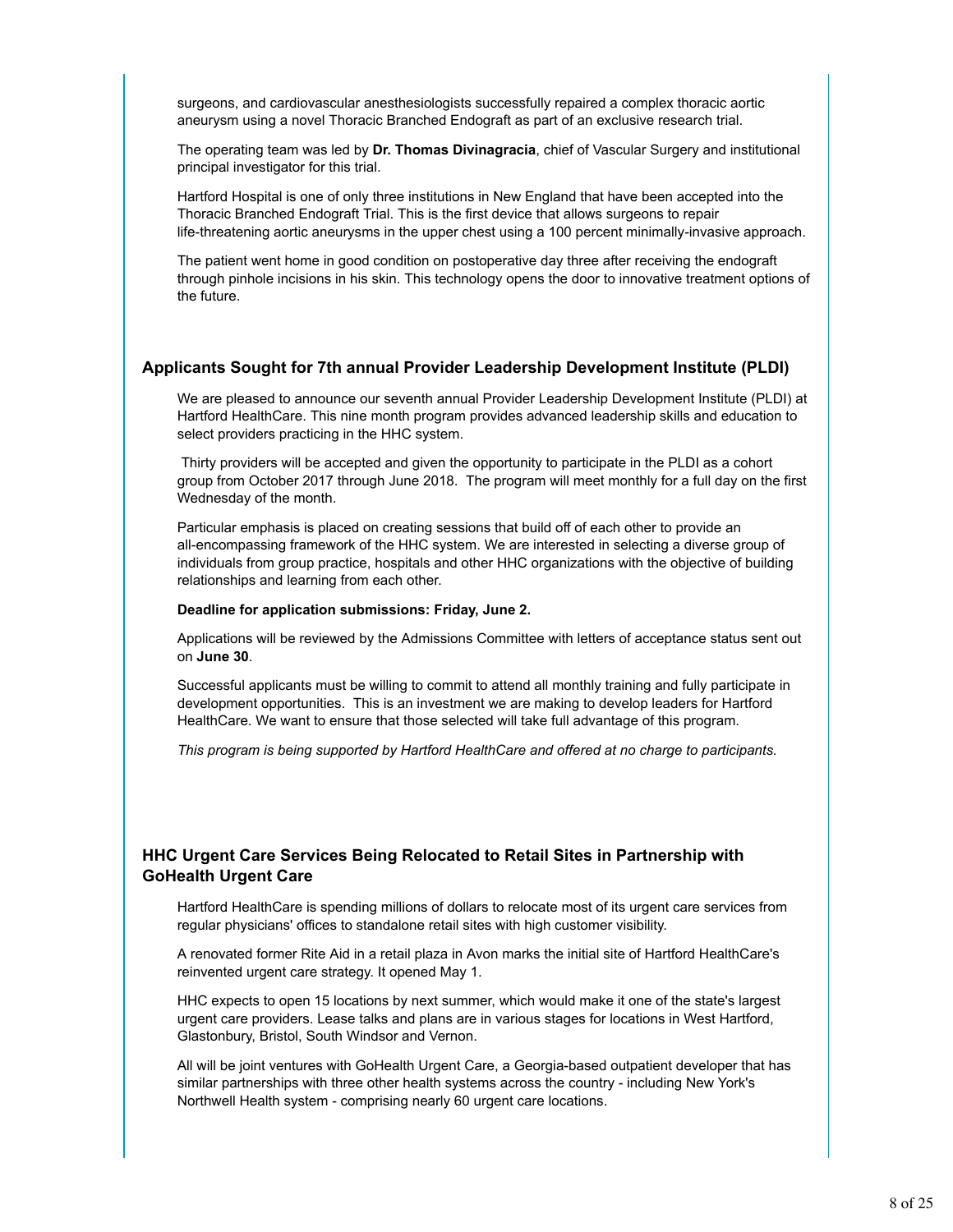Patients can make appointments and check wait times online, and the lobby has a check-in kiosk and flatscreen monitor displaying the patient queue by first name. Flatscreens also adorn the wall in each of the five exam rooms, aimed at showing patients what the doctor or nurse is writing into their medical record on a nearby computer.

"These are built to meet people where they are, so in their local communities, at the times they're available not the times we're available," said Elliot Joseph, CEO at Hartford HealthCare. "We can move you across a wide array of specialists very, very easily and very quickly. Not only will you move, but your records, your information moves with you electronically."

The centers have mobile X-ray equipment and wide screens in each exam room so patients can see what doctors are writing in their records. Because the centers are in the Hartford HealthCare network, those medical records can be shared system wide.

Dr. Jeff Finkelstein, who is overseeing the rollout, said the strategy is to bring more patients through the door by giving them the convenience they want. The office will be open 12 hours a day during the week and eight hours a day on weekends.

Finkelstein said the urgent care centers will be able to secure same-day or next-day appointments with Hartford HealthCare specialists and other providers, as needed. Urgent care staff can reach those doctors by phone, HIPAA-compliant TigerText or through Hartford HealthCare's Epic electronic medical records system.

Karen Goyette, Hartford HealthCare's senior vice president for strategy and system integration, estimated that the health system serves approximately 90,000 urgent care patients per year. She expects that number to grow over the coming months.

#### **Center for Healthy Aging Opens at Hartford Hospital**

There will be an open house at the new Hartford HealthCare Center for Healthy Aging at Hartford Hospital in Bliss 104 on June 14 from 10 a.m. to 1 p.m. and 4 to 6 p.m., and on June 15 from 3-6 p.m. You can also learn more by visiting an information table in the Hartford Hospital main lobby on June 15 from 10 a.m. to 2 p.m.

The new Center for Healthy Aging is designed to serve the complex needs of elderly patients and help seniors age safely at home. The center provides in-home, in-office or telephonic assessments that make it easy for seniors, along with their loved ones and caregivers, to access information and services that optimize quality of life.

The center offers a menu of comprehensive services, including one-on-one consultations with geriatric specialists, resource coordinators and Dementia and Alzheimer's Disease specialists.

These resources will help older adults, loved ones and caregivers overcome the many challenges they face throughout the aging process. Referrals can be made by visiting the office in Bliss 104, calling 860.696.5499 or faxing documentation to 860.972.3738. EPIC referrals are coming soon.

Penelope "Penny" Ross, MPH, is the resource coordinator for the new Center. In this role, she is the community point person for patients and families, assisting them in coordinating and accessing necessary programs and interventions to enhance the quality of life through the aging process. Penny provides home, office and telephonic assessments to determine the most appropriate services including home care, medical alert technology, home modifications, state programs and veterans services, as well as provides education about the same.

For more information, contact Penny at Penelope.Ross@hhchealth.org or 860.696.5499**.**

#### **HH Adds Pulmonary Vascular Disease Program**

Hartford Hospital has added a Pulmonary Vascular Disease Program for patients with pulmonary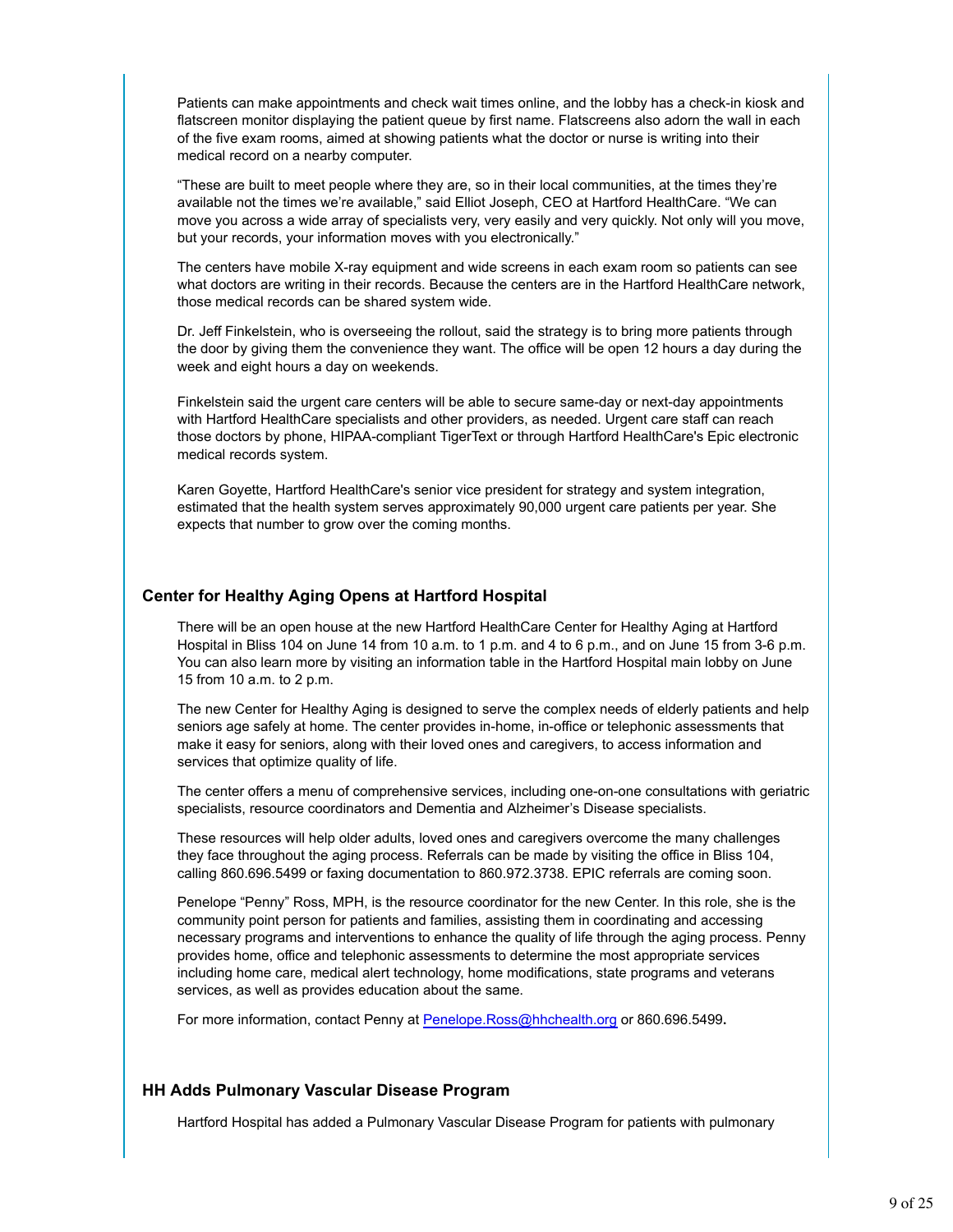#### hypertension.

The multidisciplinary program team assists primary care physicians, cardiologists, pulmonologists, gastroenterologists, and rheumatologists with patients who have this complex condition. As an existing Heart Failure Center, Hartford Hospital can identify patients who also require advanced heart failure therapies, including mechanical circulatory support/ventricular assist devices and transplant.

The Pulmonary Vascular Disease Program team is led by a heart failure cardiologist with imaging expertise and a pulmonologist, both trained in pulmonary hypertension. With this comprehensive cardiology and pulmonary program, Hartford Hospital is offering care beyond what most other pulmonary hypertension centers offer.

#### **Neurosurgery Moved to Suite 1003**

On May 22, Neurosurgery moved to Suite 1003 on the 10th floor (from Suite 709.

It is the office of **Dr. Brendan Killory, Dr. Joel Bauman**, and **Nicole Davis, PA.**

#### **Region's Hospitals Would Lose Millions More Under Malloy's New Budget Plan**

Gov. Dannel P. Malloy's revised budget proposal for the next two years would cost local hospitals millions more than they were expecting. The new biennial budget plan proposes a total \$215 million reimbursement to the state's 27 hospitals, a combination of federal Medicaid reimbursements and state payments to offset a new local property tax that would be imposed. Under Malloy's plan, cities and towns would be allowed to tax nonprofit hospitals' real property, bringing in about \$212 million to municipalities.

The \$215 million reimbursement to hospitals in the new plan is \$35 million less than the budget plan Malloy released in February. Hospitals already were critical of that plan and the local property tax provision. The governor's revised budget plan was created to compensate for a \$1.5 billion projected decline in state income tax receipts over the next two years.

The HHC network would lose \$126 million compared to the current level of state reimbursement. The losses come on top of several years of cuts and new state taxes on hospitals.

#### **Ransomware Attacks Do Not Affect HHC**

The WannaCry ransomware that recently attacked computers globally, including the U.K.'s National Health Service and medical devices in the U.S, has had some effect on healthcare providers statewide, who are mounting their defenses to curb the damage and secure their systems.

WannaCry is software that infects computers by exploiting the vulnerability in outdated operating systems, including Windows XP. Hackers prevent users from accessing the operating system unless they receive a ransom paid in bitcoin.

Hartford HealthCare began acting immediately after news broke of the attacks, according to HHC's chief technology officer Joseph Venturelli.

"Our partner [an anti-virus firm] sent us the first of many mitigation tools which we deployed to our enterprise overnight. On Saturday morning, we hand-inspected the critical devices that are housed in critical patient care areas to ensure that all devices were safe; installed with the latest patches and anti-virus signatures," he said. "By sundown, we were confident that Hartford HealthCare was prepared for any eventualities of the WannaCry ransomware."

HartfordHealthCare intercepts 715,000 viruses, and eliminates two million spam messages each month, Venturelli said.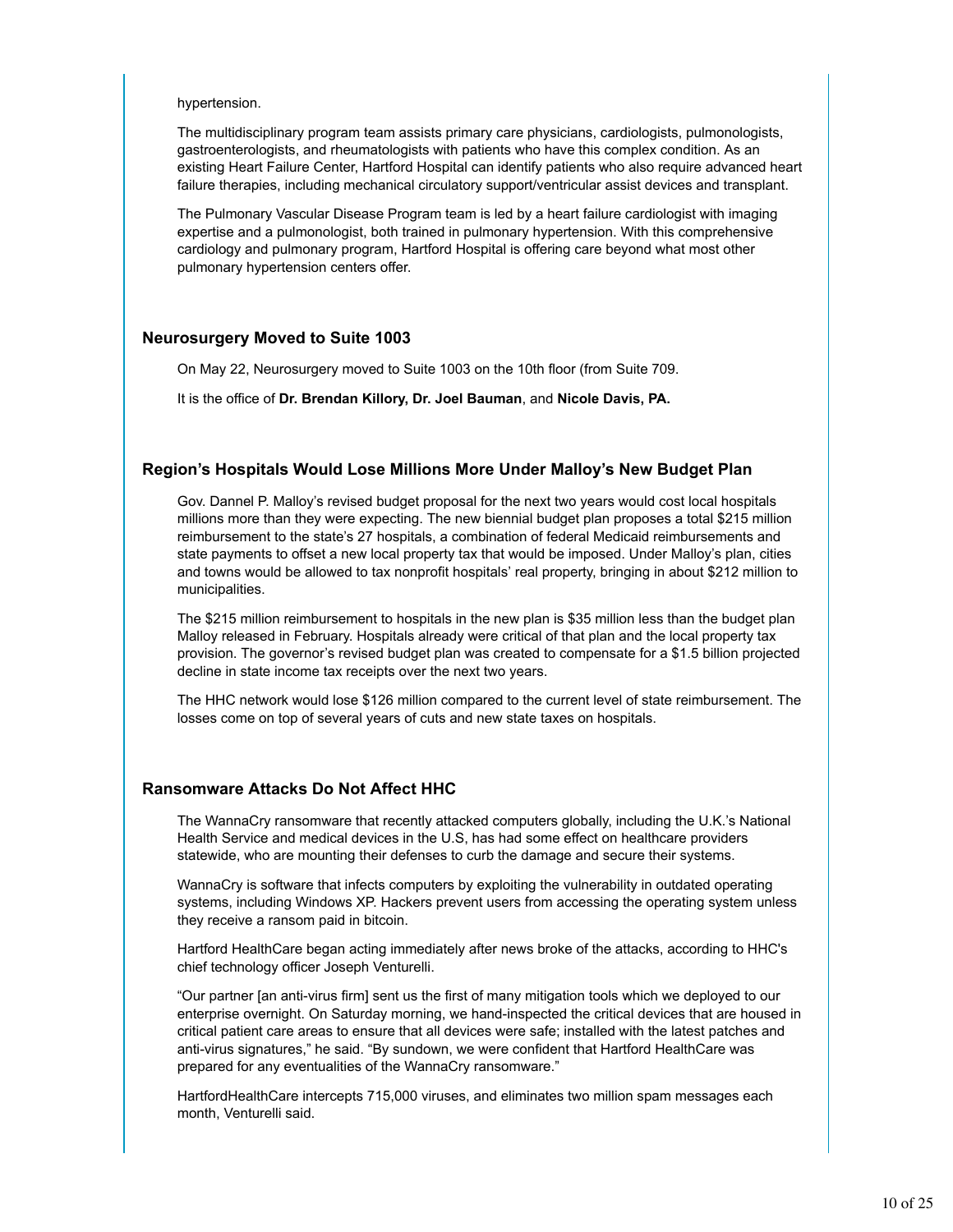**Excellence** Dr. Karen Blank has been named the 2017 recipient of the Alzheimer's Association CT Chapter Physician's Leadership Award.

#### **Dr. Karen Blank Receives Alzheimer's Association Physician's Leadership Award**

**Dr. Karen Blank** has been named the 2017 recipient of the Alzheimer's Association CT Chapter Physician's Leadership Award. This award recognizes physicians and medical professionals that go above and beyond in their patient care and diagnosis of persons with dementia by referring them and their families directly to the Alzheimer's Association for continued support through their journey with the disease. It will be presented at the annual Brain Ball V.I.P. cocktail reception on June 10.

#### **Dr. Stacy Nerenstone Invited to serve as Special Consultant to Oncology Drug Advisory Committee**

**Dr. Stacy Nerenstone** was invited by the FDA to sit on the Oncology Drug Advisory Committee as a Special Consultant to evaluate a new drug application for adjuvant therapy in women with breast cancer.

The medication, Neratinib, is one of a new class of cancer drugs called tyrosine kinase inhibitors. The drug improved the disease free survival in a subgroup of women with aggressive early stage breast cancer, and was approved by the Advisory Committee in a meeting May 24 in Washington, DC.

#### **Dr. Jason Gluck Presents Grand Rounds at Massachusetts General Hospital**

**Dr. Jason Gluck** gave Mechanical Circulatory Support Grand Rounds at Massachusetts General Hospital on May 11. His presentation was entitled "ECMO Here... ECMO There.. We can do ECMO Anywhere!" It focused on ECMO and cardiogenic shock highlighting Hartford Hospital's "ECMO on the Go" program and superior outcomes.

**Dr. Gluck** also co-chaired a white paper for the AHA on mechanical circulators support (MCS) and cardiac resuscitation which gives direction to the advanced heart failure community in management for adults and children suffering cardiac arrest while supported by MCS. The paper can be viewed at: http://circ.ahajournals.org/content/early/2017/05/22/CIR.0000000000000504.

#### **Dr. Paul Thompson Contributes to Medpage Today Re: Statins and Back Problems**

Back disorders may be more common when taking a statin, an observational database of military members and their families showed. Administrative claims data for back disorders (spondylosis, intervertebral disc disorders, and other back problems) were a significant 27% more likely among statin users than nonusers, researchers reported in *JAMA Internal Medicine*.

Secondary analyses looking at longer use and higher intensity statins showed similar results in the analysis, which matched 6,728 patients who used a statin for at least 120 days to 6,728 nonusers during the period covered by the study, both drawn from the military's TRICARE health insurance system in the San Antonio area.

However, Dr. **Paul Thompson,** chief of cardiology at Connecticut's Hartford Hospital argued that the findings shouldn't lead to statin discontinuation or otherwise influence use.

"All such reports are concerning because statins are lifesaving drugs and we want people to use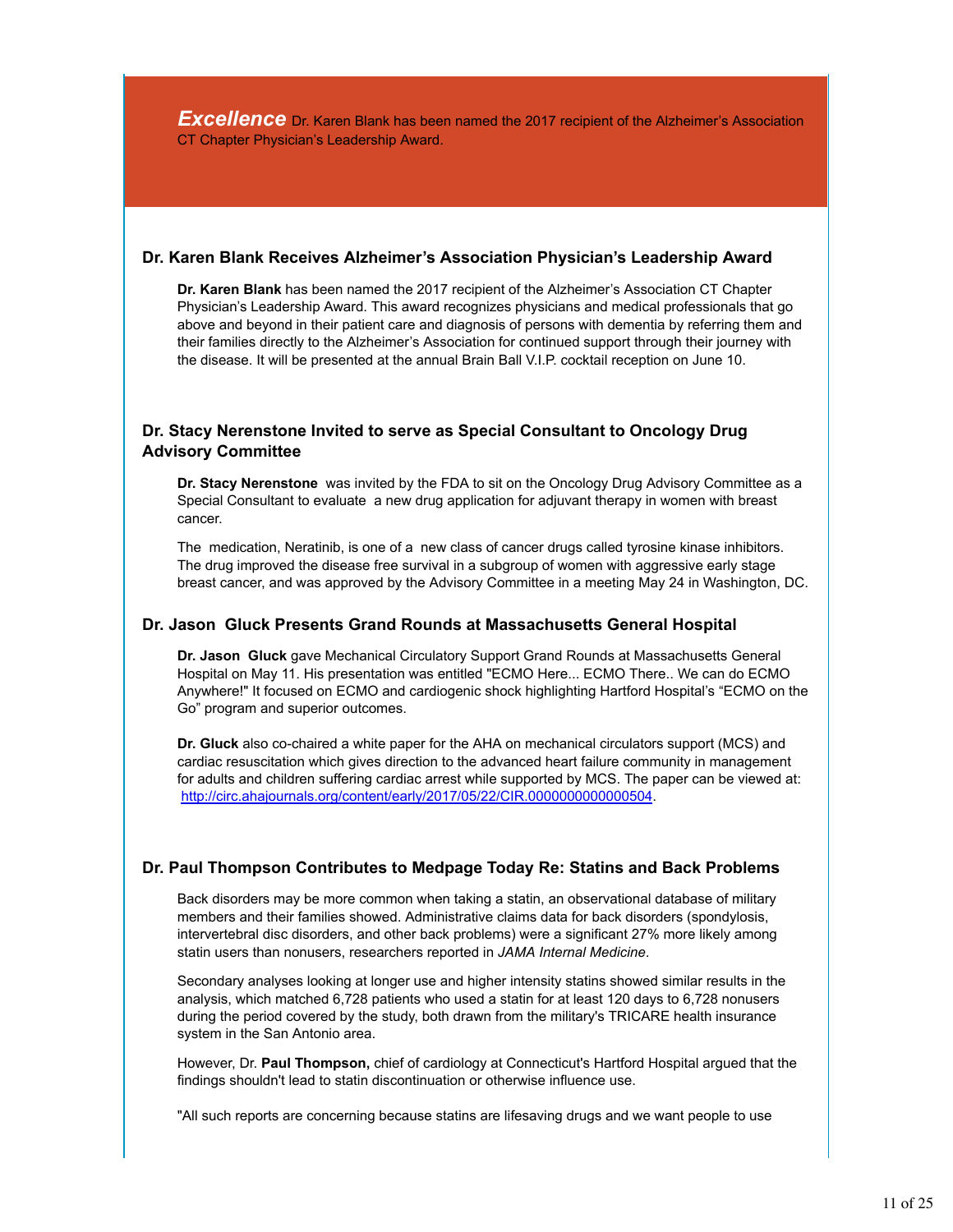them. I want people to use them and yet my research is in statin side effects," said Dr. Thompson**.**

#### **Newington Stroke Survivor Shares His Story at HH's Living with Stroke Symposium**

Bob Newbold of Newington, a self-described "positive outcome person," spoke at Hartford Hospital's 16th annual Living with Stroke Symposium, held the first week of May. He also shared his story with Steve Parker on WTIC-AM 1080 and with Mill Pond Church pastor Joel Rissinger on WSDK-AM 1550. http://www.newbritainherald.com/NBH-General+News/284727/a-stroke-survivors-story

#### **HH Authors Publish Article in Journal of hHealth Psychology**

An article written by Gregory Panza, Dr. Beth Taylor, Dr. Charles White, and Dr. Paul Thompson about attitude regarding exercise intensity from the Journal of Health Psychology has been getting over the past week.

PsyPost.org: http://www.psypost.org/2017/03/study-better-attitude-regarding-exercise-intensitymay-not-true-psychological-well-48228

Medical News Today: http://www.medicalnewstoday.com/articles/317451.php

Psychology Today: https://www.psychologytoday.com/blog/the-athletes-way/201705/exerciseresearchers-find-more-is-better-mindset-overrated

NY Daily News: http://www.nydailynews.com/life-style/health/sloth-guide-boosting-well-being-studyarticle-1.3159428

#### **Dr. Brian Grosberg Reviews Migraine Study for Reader's Digest**

**Dr. Brian Grosberg,** director of the Hartford HealthCare Headache Center, reviewed a new study about the connection between weight and migraines for Reader's Digest. He said the findings related to obesity make sense.

After evaluating 12 studies involving close to 300,000 individuals, researchers found that obese people were 27 percent more likely to have migraines than people who were at a normal weight, and people who were underweight were 13 percent more likely to have migraines. This risk is considered to be moderate, and in line with the link between migraine and bipolar disorders and some types of heart disease. The findings appear online in the journal *Neurology*.

"We know that fatty tissue contains substances that have inflammatory properties and migraine is a pro inflammatory condition," he says.

While regular exercise is an important part of maintaining a healthy weight, it can be a double-edged sword for some people with migraine, he says. "We all try to promote exercise at least a couple of days per week, but intense exercise can trigger a migraine in some," he says.

The best bet is to work with a headache specialist to make sure that you are making healthy choices about what you eat as well as how often you exercise. Controlling the elements you can control can also help you get ahead of migraines, he says.

**Reuters Health Interviews Dr. Lenworth Jacobs About Teaching Public to Stop Bleeding in Emergencies**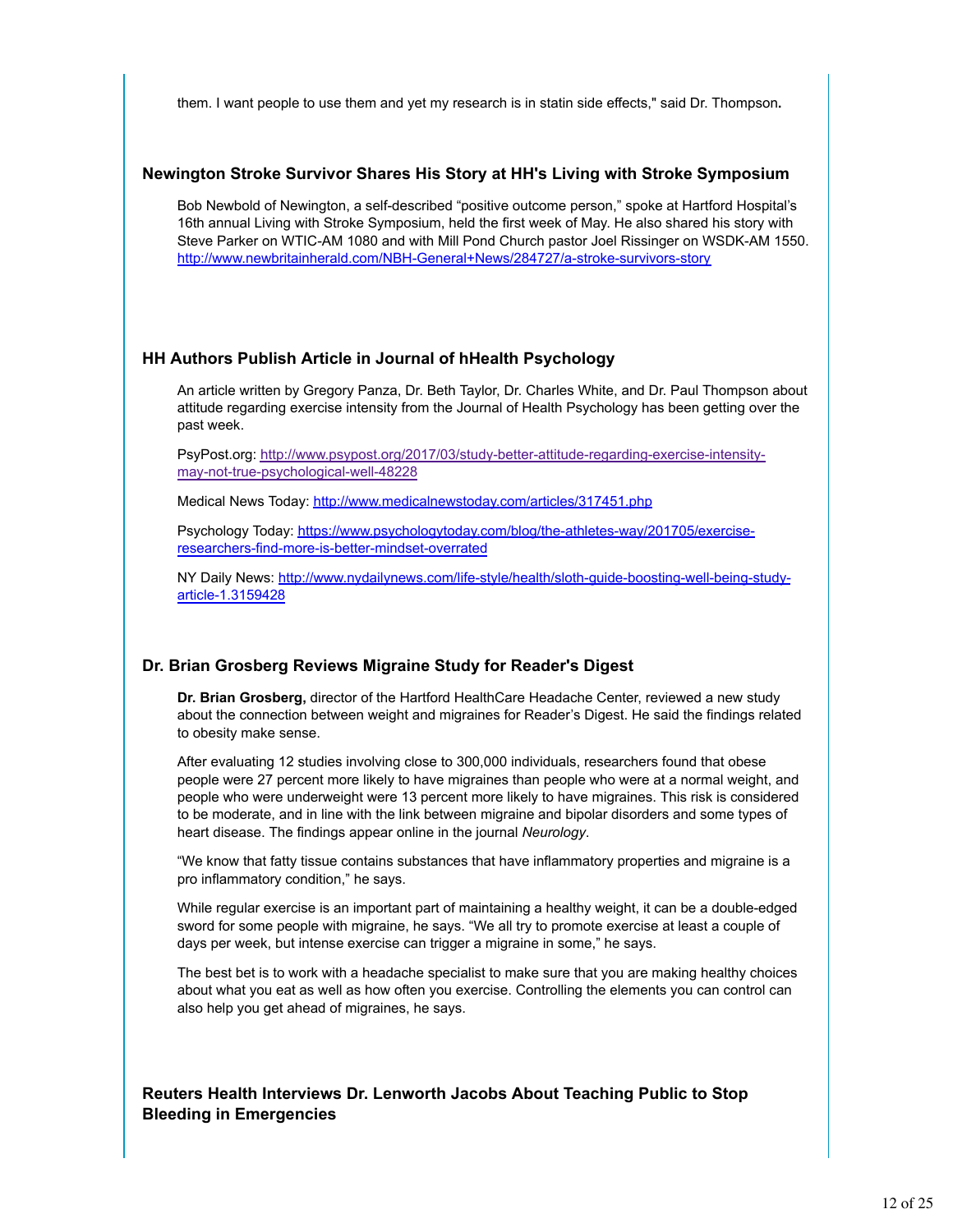**Dr Lenworth Jacobs,** director of the Hartford Hospital Trauma Institute, told Reuters Health that regular people should learn techniques to stop bleeding after mass-shooting events or everyday injuries.

"It's a simple skill, which if you don't have it, could lead to someone bleeding significantly and potentially dying," Jacobs said. "Our goal is to inform and empower the public because that first line of defense can really make a difference. If someone drops in front of you, you want to feel like you can save a life."

Jacobs and his colleagues tested their 15-minute bleeding control course, called B-Con, at a national meeting of surgeons in October 2016 by teaching 341 attendees techniques for stopping bleeding just as members of the public would be trained. Jacobs' team found that 94 percent of the doctors agreed that teaching bleeding control should be a national priority. In addition, 93 percent said the course was at the right difficulty level to train citizens. About 82 percent said people would need a refresher course every two or three years to remember proper bleeding control techniques.

"In a previous survey across the country, we found that 90 percent of the public was interested in learning how to stop bleeding, which really surprised us," Jacobs said. "What they don't want is to feel frozen when something happens right in front of them."

#### **Bank of America Grant Supports Brownstone Clinic**

Hartford Hospital has been awarded a \$25,000 grant from Bank of America in support of the Brownstone Clinic.

On hand for a check presentation on May 11 were Stuart Markowitz, MD, president, Hartford Hospital, and senior vice president, Hartford Healthcare's Hartford Region; Jill Hutensky, senior vice president, market manager, Hartford Enterprise Business & Community Engagement, Bank of America; Kevin J. Cunningham, specialized industries and Canada credit products executive and market president, Connecticut, Bank of America; Chris Zell, senior vice president, senior relationship manager, Specialized Industries Healthcare and Institutions, Bank of America; Elliot Joseph, chief executive officer, Hartford HealthCare; and Carol Garlick, vice president, philanthropy, Hartford Hospital.

#### **Dr. Hank Schwartz Writes Op-Ed about Netflix Series on Suicide**

**Dr. Harold Schwartz,** psychiatrist-in-chief at the Institute of Living in Hartford and regional vice president for behavioral health at Hartford HealthCare, wrote an op-ed piece in the Hartford Courant about public discussion of suicide. He said it should be embraced, not avoided.

"13 Reasons Why," the Netflix series about the fictional Liberty High School and Hannah Baker, the protagonist, who takes her life, is criticized for glamorizing suicide and risking a rise in copycat deaths.

"There has been a crush of adolescents brought to psychiatry emergency rooms around the country including Connecticut in recent weeks. Many are mentioning "13 Reasons Why," he wrote. "This series, however, offers more than the risk of suicide contagion. There may also be the benefit of deterrence in the graphically brutal depiction of Hannah's suicide and its terrible impact on those who care for her. More brutal still is the depiction of her parents' unbearable grief when they find her dead."

"Suicide is always a choice," Schwartz said. "Help is out there but you have to reach out for it. As a society, accountability means extending a helping hand, through education, anti-bullying campaigns, access to treatment and dialogue. The jury remains out on just how much harm "13 Reasons Why" may do, but it has certainly fired the dialogue."

**Dr. Laura Saunders,** a psychologist at Hartford Hospital's Institute of Living, also discussed the controversial show "13 Reasons Why," on FOX 61: https://youtu.be/kBAezz-fX8E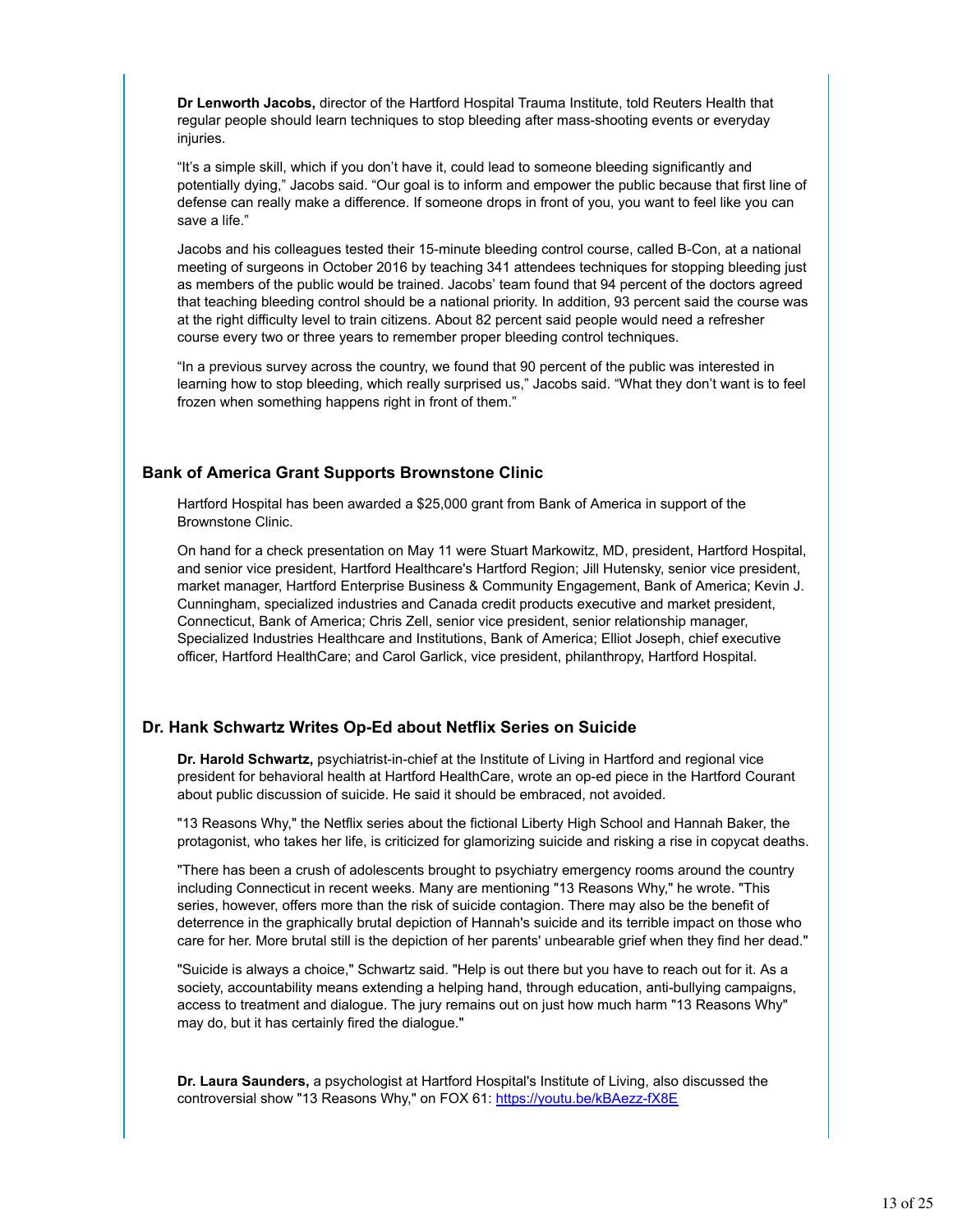## *Research and Academics*

#### **Clinical Trials Being Offered at HHC**

Research is a critical aspect of our being the destination for innovative and complex care.

Through our membership in the Memorial Sloan Kettering Cancer Alliance, Hartford HealthCare is now offering more than 20 clinical trials to our patients, giving them access to innovative new treatments right here at home.

Our Neuroscience Center also is offering a number of clinical trials in our overall efforts to improve patient outcomes.

## *Accepting New Patients? We Can Help*

#### **Help New Patients Find You**

Hartford HealthCare offers physicians a free powerful tool to help reach potential patients. The system-wide "Find A Doctor" search feature on our website helps potential patients connect with appropriate physicians when they need care.

Patients' searches lead to doctors' online profiles, which are based on information physicians provide to the Medical Staff Office. Details on education, specialty, office locations, languages spoken, biography and any promotional videos are displayed, helping patients make vitally important decisions in choosing a physician.

The HHC Planning and Marketing team is committed to making sure this online information is correct. Please spend a few moments reviewing your profile at HartfordHealthCare.org/verify. Click the "Physician Feedback Form" on the right hand side of your profile to submit changes.

You will need your NPI number to verify your identity. The "Accepting New Patients" filter is set as the default to help patients connect with physicians who are taking new patients. If you are no longer accepting new patients, please let us know. Changes to your profile will be made within three business days.

## *Operational Update*

#### **Systemwide Annual Required Learning Starts Now**

For the first time ever, every Hartford HealthCare employee will complete the same online learning courses on a consistent schedule with the same expectations no matter where you work in our system.

Required courses are posted in HealthStream now and **must be completed by Aug. 28, 2017.**

With every HHC employee using **HealthStream** for online learning, it will be easier to ensure that we are always learning and improving together so we can provide the best care to the patients, families and communities that depend on us.

We are very excited to have finally reached this point in Hartford HealthCare's journey to become the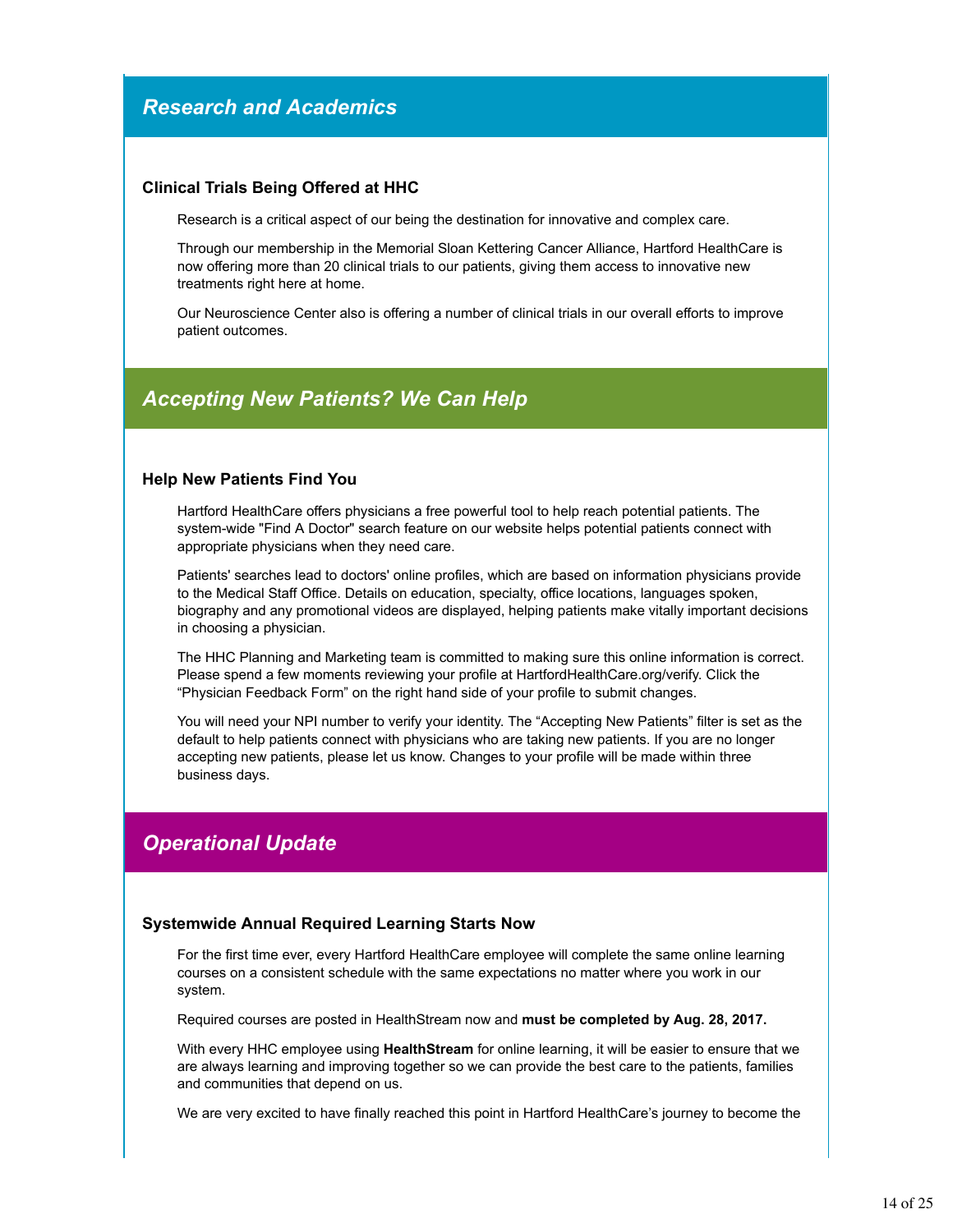region's most coordinated healthcare system. Here are some important things to know:

- New courses will be interactive and more engaging.
- New courses can be completed much more quickly than before.
- Failure to complete required courses by Aug. 28 will result in suspension and could potentially lead to termination.
- Additional, job-specific courses may be assigned by individual organizations.

To find this year's required courses, visit the eLearning page of HHC Connect and click the log in button on the right side of the page. Use your network user ID and password to log in. The page includes detailed trouble-shooting instructions for those who may have trouble logging in.

If you have questions, please contact Eric Bennett at eric.bennett@hhchealth.org.

#### **Patients in Need of Financial Assistance**

Do you know a patient who is in need of financial assistance?

Hartford HealthCare can provide help to patients in need. Learn more about the program and how to assist patients on HHC Connect: **https://intranet.hartfordhealthcare.org/inside-hhc/patientsupport**

#### **Remind a Colleague: Wash In, Wash Out**

All health care workers and patients should feel comfortable reminding any other health care worker to sanitize regardless of their role. This should always be done in a courteous and constructive manner. All health care workers should respond courteously and gratefully when reminded.

If you remind another health care worker to sanitize, and he or she responds with irritation or hostility, please notify their department chief, **Dr. Jack Greene** or **Dr. Jack Ross**, who will communicate with them to prevent recurrences.

## *Improving Doctor-to-Doctor Communication: TigerText*

#### **A Free Tool To Help You**

We all want to do what is best for our patients. Problems in communication between hospital providers, consultants, and community providers has been identified as a major source of dissatisfaction for both patients and physicians. And it can lead to gaps in patient care.

Hartford Hospital has invested in a tool to help providers improve communication. It is a HIPAA compliant texting service called TigerText,and we are offering it to the medical staff at no charge.

TigerText allows a provider to send brief text messages, with patient identifiers, to another provider on the system. Examples of texts include quick reports of a procedure, notification of discharge, questions about medications, etc. There is an option to alert people if you are on vacation, and the notices that are sent are marked as read when they are opened by the recipient.

We are anxious for all of our Medical Staff to enroll in this free application. It is VERY easy to use, even for those of us who have problems with new technology. We urge everyone to register and get on this useful and HIPAA compliant system today-it will make your job easier and improve patient safety.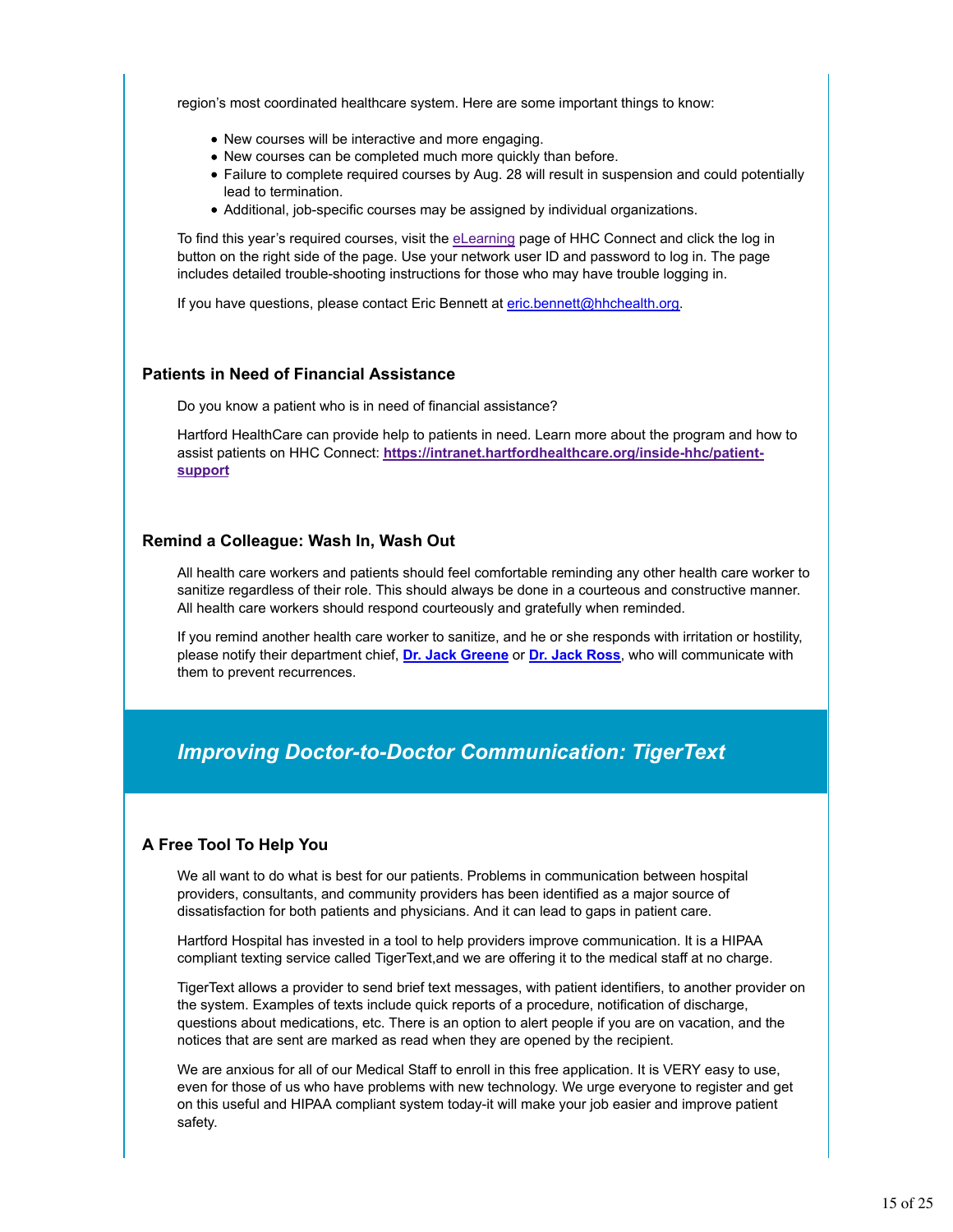- Here is a TigerText Request form with directions on how to get TigerText:. *You can download the form here*
- For further help with this, feel free to contact **John.Rogalsky@hhchealth.org** (860-972-3207).
- Any problems not resolved by the TigerText Help line can be referred to **Dr. Marc Palter** at **Marc.Palter@hhchealth.org**.

#### **TigerText Support**

For Hartford Hospital users, TigerText support can be obtained by calling the Hartford HealthCare help desk at 860-545-5699 and choosing option #6; or by calling TigerText Pro support directly at 650- 564-4722.

For issues related to password recovery, a helpdesk call is required and will be routed to the Mobility team.

## *Hartford Hospital Media Coverage*

#### **Media Coverage Wrap-Up**

**Dr. Mark Alberts** was interviewed by NBC CT about how researchers will study Aaron Hernandez's brain to determine if the former NFL star suffered from a degenerative brain disease: https://youtu.be /29t4yQcVw6U

**Dr. Craig Allen** appeared on News 8 to discuss the State of Connecticut receiving a \$5.5 million federal grant to expand the state's efforts to combat the prescription opioid and heroin crisis: https://youtu.be/eE1OeiKl2-0

**Dr. David Bendor** was interviewed on WFSB about the UK Bombing: https://youtu.be/hvmcW57xfgw

**Dr. Jonathan Gates** appeared live on FOX 61 to discuss his experience treating patients from the Boston Marathon Bombing four years ago. https://youtu.be/9VDO0mE2dQY

**Dr. Brian Grosberg,** director, Hartford Healthcare Headache Center, did a media piece with a reporter for Reader's Digest. http://www.rd.com/health/conditions/weight-link-to-migraines/

**Dr. Linda Matonis** appeared live on WNPR's "Where We Live" Wednesday to discuss HPV risks. http://wnpr.org/post/all-too-common-understanding-hpv-risks-and-prevention

**Dr. Rocco Orlando** comments on changes to the ACA on Channel 8: https://youtu.be/O5-X0O9Gl8Y

**Dr. Michelle Petrucelli** was interviewed on FOX 61 about health implications of Gypsy Moths. https://youtu.be/7ec1dYHNlmU

**Dr. Kari Rancourt was interviewed live on FOX 61 about the Living Donor Champion program: https://youtu.be/Zn9dr0Fmmsk**

**Dr. Jack Ross** talks with WTIC-AM's Ray Dunaway about expectations for ticks this year: https://soundcloud.com/hartford-healthcare/tick-season-2017/s-WCCj7

**Dr. Andrew Salner** on NBC CT supporting the 17th Annual Matthew Phillips Cut-A-Thon to raise funds for breast cancer research: https://youtu.be/vQAhY17j4-8

**Dr. Laura Saunders,** a psychologist at Hartford Hospital's Institute of Living, explained the best ways to speak with your kids about the Manchester bombings if they approach with questions. "The guideline I always use is just answer their question," said Dr. Saunders. She was interviewed by Fox 61, NBC CT and the /Hartford Courant.

http://fox61.com/2017/05/23/how-to-talk-to-your-kids-about-the-manchester-bombing/

**Dr. Robert Sidman** was interviewed on WFSB about health implications of Gypsy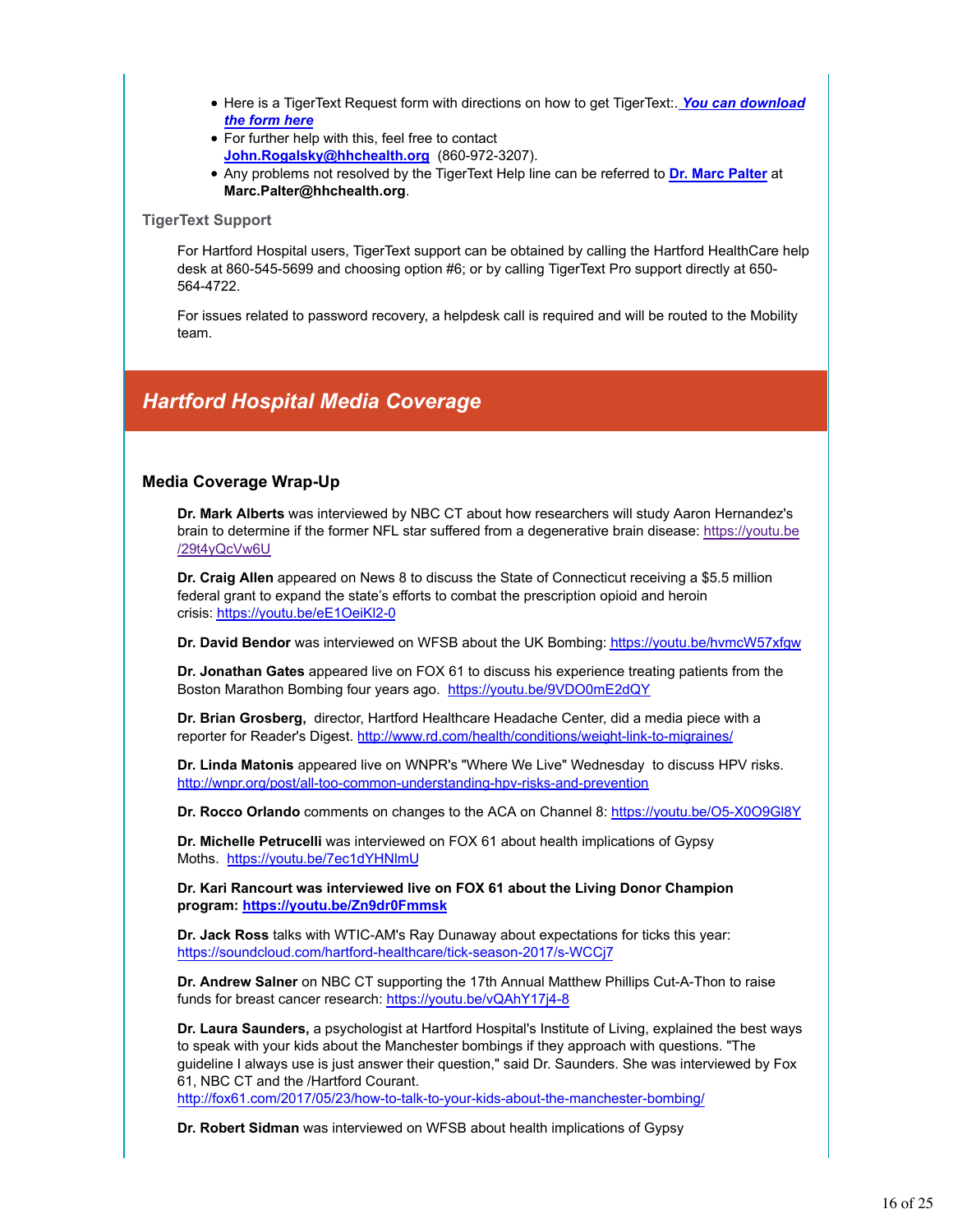Moths. https://youtu.be/Y2nz0Raddkg.

#### **Connect to Healthier on NBC-CT**

HHC's two-minute "Connect to Healthier" segment airs each Sunday at 9:20 a.m. and it's posted fresh each Monday on HHC Connect, our Intranet.

#### **New option in orthopedics**

Joint degeneration due to osteoarthritis can be debilitating. But patients don't have to live in pain. Newer tools like robotic-assisted orthopedic surgery are helping patients like Frank Sena get their lives back, eliminate pain and get back to what they love to do**.**

https://hartfordhospital.org/health-wellness/classes-events/event-detail?id=968

#### **Bloodless Heart Transplant**

This follows the story of Jonathan Henry, a heart failure patient who waited for months at Hartford Hospital for a heart to become available. But what makes his story even more amazing? He had a bloodless heart transplant. Jonathan is a Jehovah's Witness, and because of his faith cannot accept blood products. Only a handful of the most advanced hospitals in the country can perform this complicated procedure.

https://www.dropbox.com/s/jnkafafwycz71ch/040917%20CTH%20BLOODLESS.mov?dl=0

http://media.hartfordhealthcare.org:80/ermweb/player?id=yf8Z3OdW

**This week's NBC CT segment http://www.nbcconnecticut.com/news/health/Connectto-Healthier-338800432.html**

#### *TAVR*

This segment focused on TAVR, and the first time doctors at HH utilized a new approach through the carotid artery. https://youtu.be/GtzteutnfUI

#### *The Gift of Life*

They are called "Good Samaritan" donors-organ donors who are unrelated to the recipient, and they are life savers. There is an extensive screening process to ensure all potential donors are medically and psychologically suitable. This is one woman's story. https://www.dropbox.com/s/wbmyjt4ciu8evnf /122416%20CTH%20Transplant%20Gift.mov?dl=0

#### *Resident Wish Come True*

This is about making a lifelong dream come true, more than a New Year's Resolution. HHC Senior Services teamed up with a local recording studio to grant a wish for one of their residents who always wanted to make a record. https://hartfordhealthcare.org/locations-partners/hartford-healthcare-seniorservices

#### *Featuring A Roundup of HHC News*

A remarkable achievement for Dr. Brian Grosberg; a grand opening for HHCMG in Bloomfield; and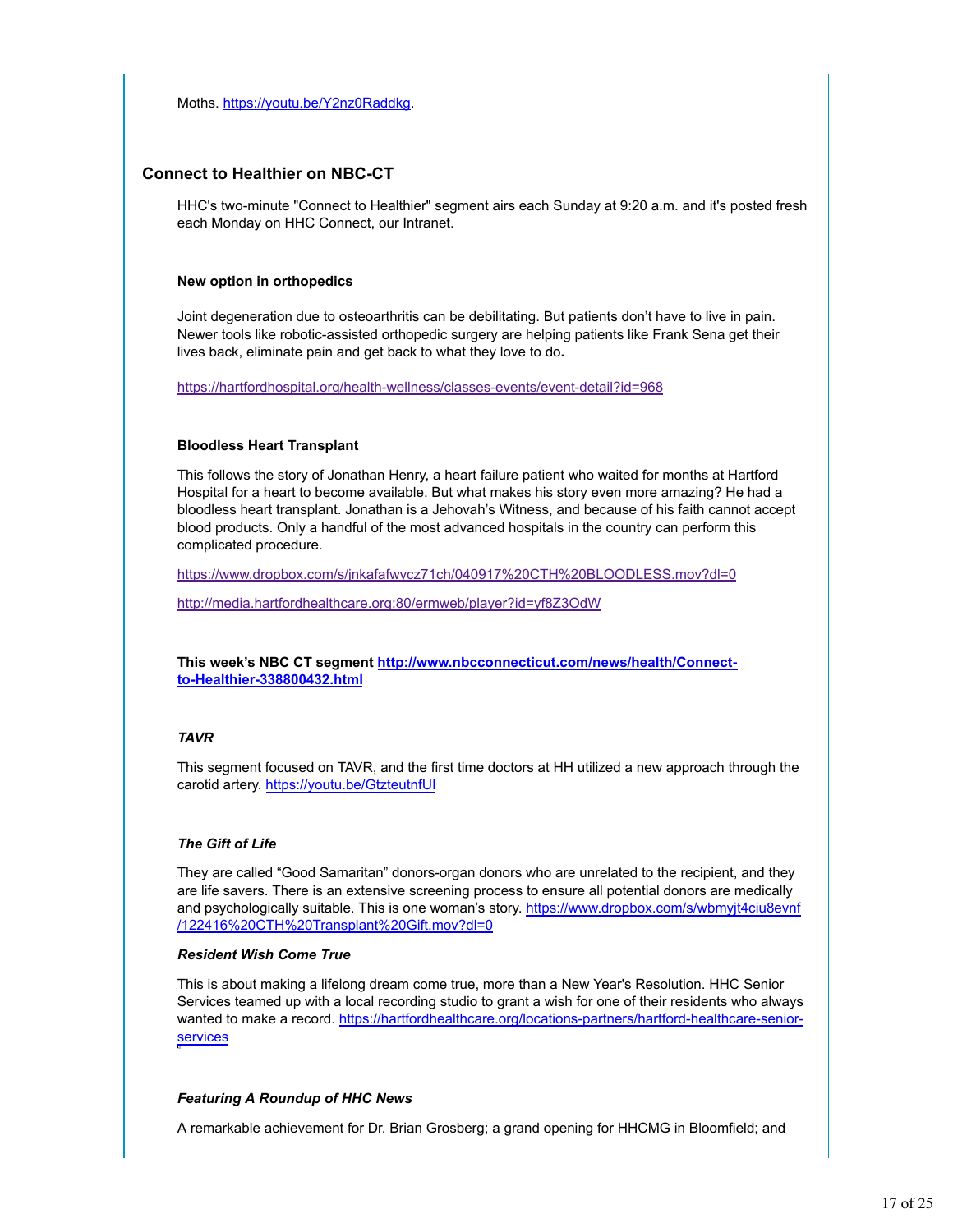Breast Cancer awareness month. https://youtu.be/9ztEDTzSOi8

Sunday's Connect to Healthier segment on NBC CT highlighted the following events/accolades across HHC:

A remarkable achievement for Dr. Brian Grosberg, a grand opening for HHCMG in Bloomfield and Breast Cancer awareness month.

https://youtu.be/9ztEDTzSOi8

#### **Introducing Hartford HealthCare's News Hub**

Hartford HealthCare's new online health news site delivers lively, informative and useful health news in a whole new way. Look for print, video and audio stories produced by HHC's News Service, as well as timely tips on nutrition, fitness, health and wellness, and medical innovations.

http://healthnewshub.org/p/health-news-hub/

Read the latest health news or sign up for our e-newsletter at: healthnewshub.org

#### **Upcoming News Service Content; Share Your Stories**

The Hartford HealthCare News Service is actively creating content with media partners across the state. Please let us know if you have great patient stories to share. Share your stories with us so we can share them to a wider audience.

**Connect to Healthier**

Sundays in the 9 a.m. hour, we broadcast a two minute health segment on NBC CT.

#### **Medical Rounds**

Partnership with WFSB. Weekly live interview from the HHC studio at 5:45 p.m.

#### **HealthCare Matters radio program**

Every month, Elliot Joseph highlights an important health care related topic with nationally recognized experts on CBS affiliate WTIC-am, NewTalk 1080, Connecticut's largest and most popular talk radio station

#### **Healthier Connections**

Monthly partnership with FOX CT.

#### **CT STYLE**

Monthly partnership with WTNH.

**HHC YouTube page:** *https://www.youtube.com/user/HartfordHospitalCT*

*Link to contact information across the system: Hartford HealthCare Media Relations Team*

*Voices of Our Patients*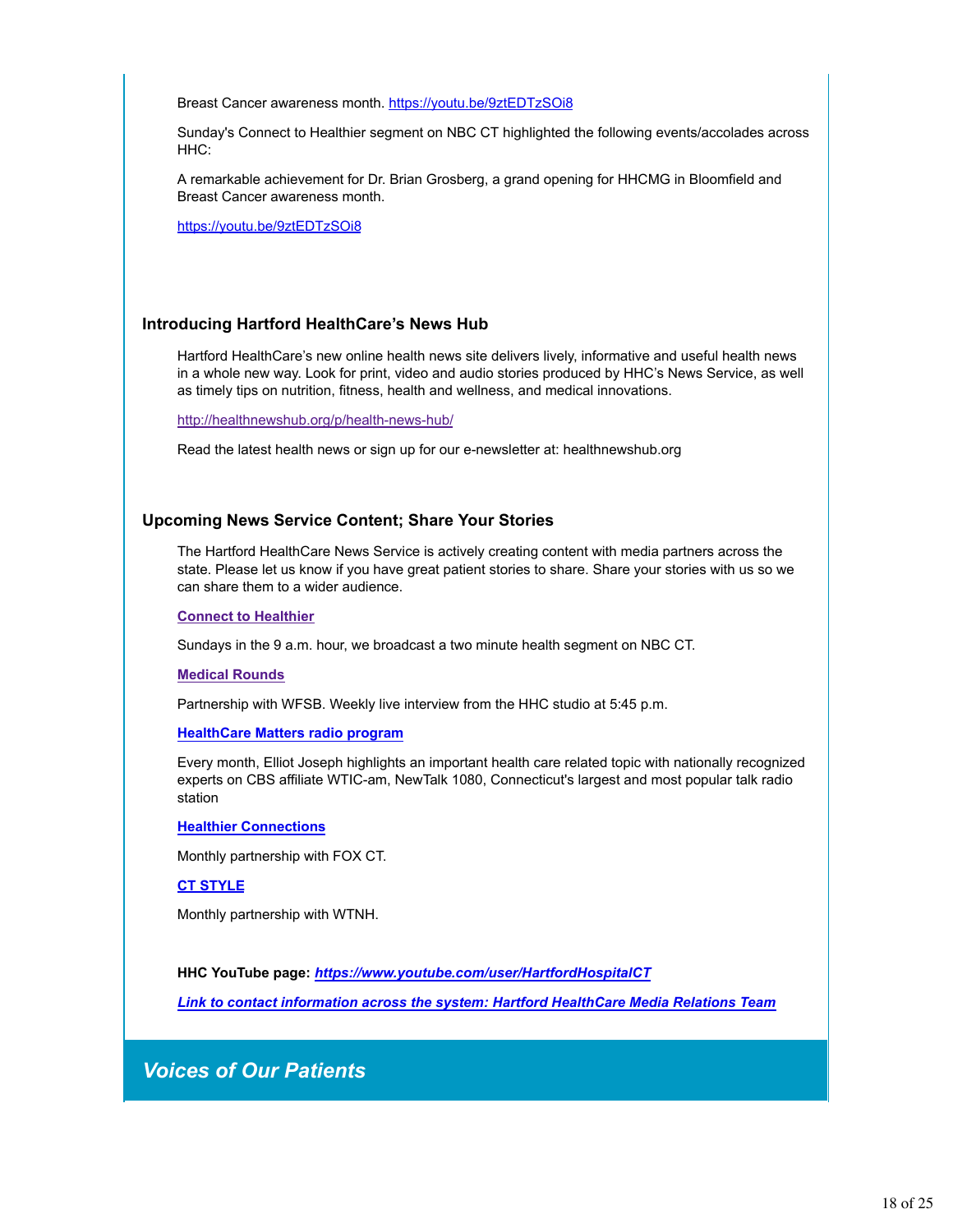#### *Kudos to Dr. Chike Chukwumah*

*Dear Dr. Chukwumah,*

*Thank you for the fantastic job that you, the office staff and all the people at the West Hartford facility did.*

*When people ask me about my hernia surgery, I say I had a wonderful time, which is true. I also tell them I had a great surgeon and to call me when they have a hernia and I will refer them to you. You have a great bed-side manner and from my nearly pain free an steady recovery, I know you must be an excellent surgeon. Thanks for making surgery fun.*

*In addition, I also want to mention the outstanding work of two other people. The first is Sherry Avarista, the surgical scheduler, who was wonderful to me and very concerned to get my operation rescheduled very quickly after that blizzard. The second is Catherine Brown at the on-call-number. I had a concern about extensive bruising two days after the surgery. She returned my call in less than five minutes an told me exactly what was happening and put all my concerns to rest.*

*I do think I must have had the best possible medical care in the world.*

*Thank you.*

*-Anonymous*

## *CME Applications*

#### **Interested In Hosting a CME Event?**

In order to ensure that your educational event meets the standards established by the ACCME and the CSMS, the HHC CME department has established the following deadlines for submission of CME applications.

*To ensure a timely review of your application, we strongly recommend advance planning for all events.* 

- Complete applications for a recurring series such as Grand Rounds must submitted **at least 4 weeks prior** to the planned activity.
- For a conference, course, or symposia, a complete application must be submitted **at least 12 weeks prior** to the event. We strongly encourage activity planners to contact the HH CME department at least 6 to 12 months prior to the date of the course in order to begin the planning process.

We have developed educational resources to assist planners with the application process. Please contact the HHC CME office at ContinuingEd@HHCHealth.org or (860) 972-5816 to schedule an appointment with our team to discuss your CME needs.

#### **CME Offerings on HealthStream Temporarily Unavailable**

As we continue to enhance our eLearming through our new system-wide version of HealthStream, we will also be enhancing our online CME offerings.

As of December 1, the current CME programs are no longer be available via HealthStream. Once we have completed the upgrade, we will announce their availability and instructions on how you can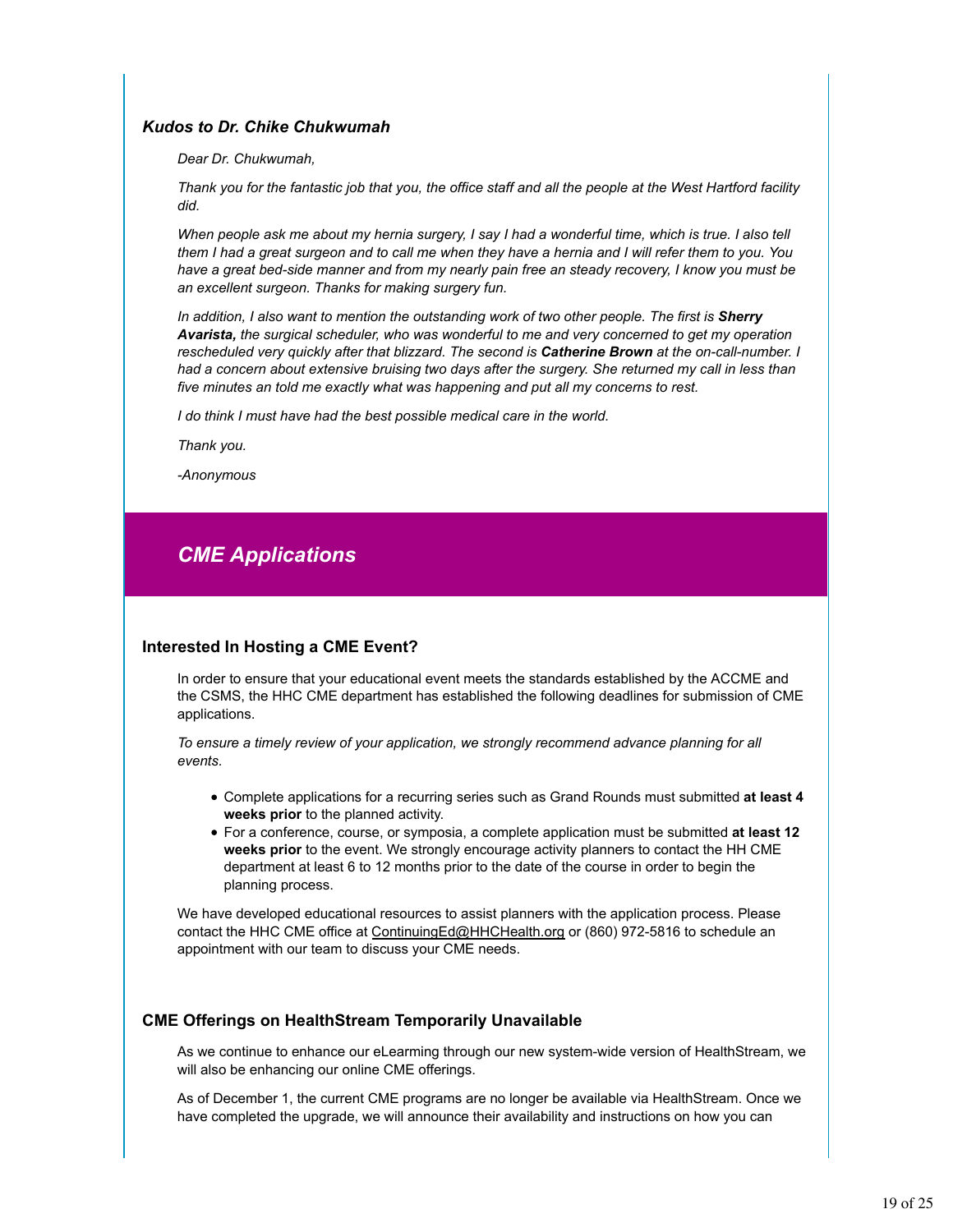access them.

We appreciate your patience during this transformation.

## *HH In the News*

**Hartford Hospital Researchers Studying Pot Smoking And Driving** *Hartford Courant*

Pot-smoking volunteers are getting high at Hartford Hospital's Institute of Living these days courtesy of the federal government, and it's all part of scientific research into marijuana's impact on highway safety.

One federally funded study now underway at the hospital's Olin Neuropsychiatry Research Center is looking at the ways cannabis affects the brains of people as they drive motor vehicles. A second involves a search for a quick, reliable roadside test police can use to determine if a motorist is intoxicated on pot.

A key reason the two federal projects were awarded to the Hartford Hospital team was its 15 years of experience in studying brain function of people operating motor vehicles, said **Dr. Godfrey Pearlson,** director of the Olin Center and co-leader with Stevens of the studies.

"It's become a huge thing," **Michael Stevens,** one of the co-leaders of the research team and director of the clinical neuroscience and development laboratory at the Olin Center, said of the issue of pot and driving safety.

As more states - including Colorado, California and Washington - have legalized recreational marijuana and other states debate the question, police have struggled to come up with an accurate and quick assessment to test drivers for impairment. What's missing, Stevens says, is more scientific information about pot.

The marijuana for the studies is coming from a federal growing facility in Mississippi, and every bit of the pot must be carefully accounted for and kept in a safe when not in use. Stevens said it took the Hartford Hospital team nine months to get federally approved marijuana for use in the two studies.

The Olin Center studies appear to be the first federally funded research projects in Connecticut looking into non-medical pot issues. Pearls on said the Olin Center has developed sophisticated simulated driving programs that enable researchers to take MRI scans while individuals are lying on their backs operating the driving program. He said the same system has been used to research the way alcohol can affect the brain while driving. Driving "involves many cognitive functions," Pearlson said, including sight, memory and the correct use of muscles to operate a vehicle. "You need to be able to react quickly to changing situations," Pearlson said. "It's far from simple behavior."

In the past four months, more than 150 volunteers have responded to requests for participants on a government clinical study website, as well as through brochures left at area coffee shops and colleges. Both studies involve using only volunteers who are already pot smokers. Federal officials have banned any marijuana studies involving people who've never used pot before because of fears about introducing individuals to drug use.

The center's driving computer program is set up so a participant operates the virtual vehicle just as he or she would a car, except lying down so their brains can be scanned using an MRI. "The virtue of virtual driving is that you can do things that wouldn't be ethical to do with a real vehicle," Pearlson said, such as seeing how a driver reacts when a child runs out in front of a moving car.

## *In the HHC System*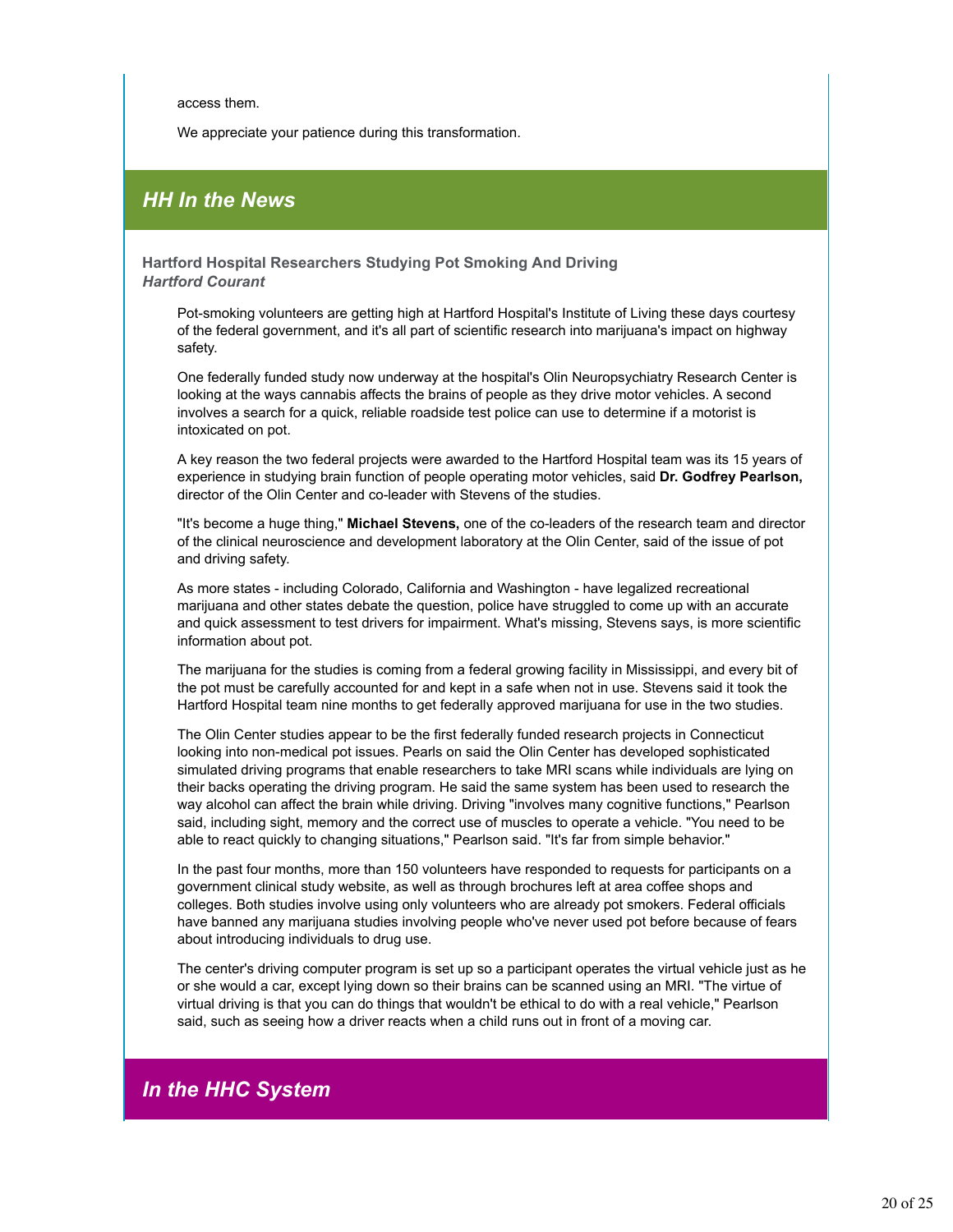#### **Hartford HealthCare Office on Queen Street in Southington to Open in September**

*Record Journal*

A new Family Health Center on Queen Street in Southington will open in September, according to Hartford HealthCare officials. The medical building on the site of the former Knight's Inn at 462 Queen St. will offer neurological services, general surgery, podiatry and bariatric and vascular surgery. The Knights Inn and two other buildings were demolished to make room for the medical building

Construction of the \$6 million, 48,000-square-foot building started in 2015. Shawn Mawhiney, a Hartford Healthcare spokesman, said it'll offer complimentary services to Hartford HealthCare's other locations such as the Bradley campus of the Hospital of Central Connecticut located at 81 Meriden Ave. Hartford HealthCare originally planned to use the Queen Street location for a new emergency room, but changed plans after town officials and residents asked for the emergency room to remain at the Bradley campus, formerly Bradley Memorial Hospital.

The facility is expected to generate \$400,000 in new taxes for the town and 50 new jobs.

Advocates for Bradley were concerned that the new Queen Street center would compete with the hospital and lead to its closure. Hartford HealthCare officials have said that they're committed to keeping Bradley open.

"A project of this size and scope is rare in the current economic environment," said Lucille Janatka, Hartford HealthCare central region president. "But it's also a reflection of how healthcare is changing fewer people are requiring hospitalization, and more people are seeking care outside the traditional inpatient setting."

#### **Federal grant commits \$5.5 million to opioid battle**

Connecticut's battle with the opioid epidemic will be aided by a \$5.5 million federal grant, but sustained effort is key, said U.S. Rep. Rosa DeLauro at Rushford's Middletown facility.

"The federal government has a critical role to play in supporting states and local communities as they work to combat the tragic consequences of addiction," DeLauro said. "The grant, part of the \$1 billion set aside by the 21st Century Cures Act to battle the opioid epidemic, will fund a number of initiatives: local prevention councils, college outreach, alternative treatments for pain management, the inclusion of recovery coaches in hospital emergency departments and methadone clinics and expanded access to medication-assisted treatment.

DeLauro was joined by **Rushford Medical Director Dr. J. Craig Allen**. The importance of medication-assisted treatment, which benefitted from \$56 million in funding in 2017, cannot be overstated, said Dr. Allen. "90 percent of people who try to abstain from using opioids [without medication-assisted treatment] once they have an addiction will relapse," Dr. Allen said. "With the potency of the opioids available in our communities, those people are all vulnerable to overdoses."

## *Health Care News In the Region*

#### **Norwich Bulletin: Connecticut court takes up doctor-patient confidentiality**

The Connecticut Supreme Court will be deciding an issue that most people may think is already settled - whether medical providers have a duty to keep patients' medical records confidential.

A trial court judge in Bridgeport, Richard Arnold, ruled in 2015 that Connecticut law, unlike laws in many other states, has yet to recognize a duty of confidentiality between doctors and their patients, or that communications between patients and health care providers are privileged under common law. The decision came in a paternity case where a doctors' office in Westport sent the medical file of a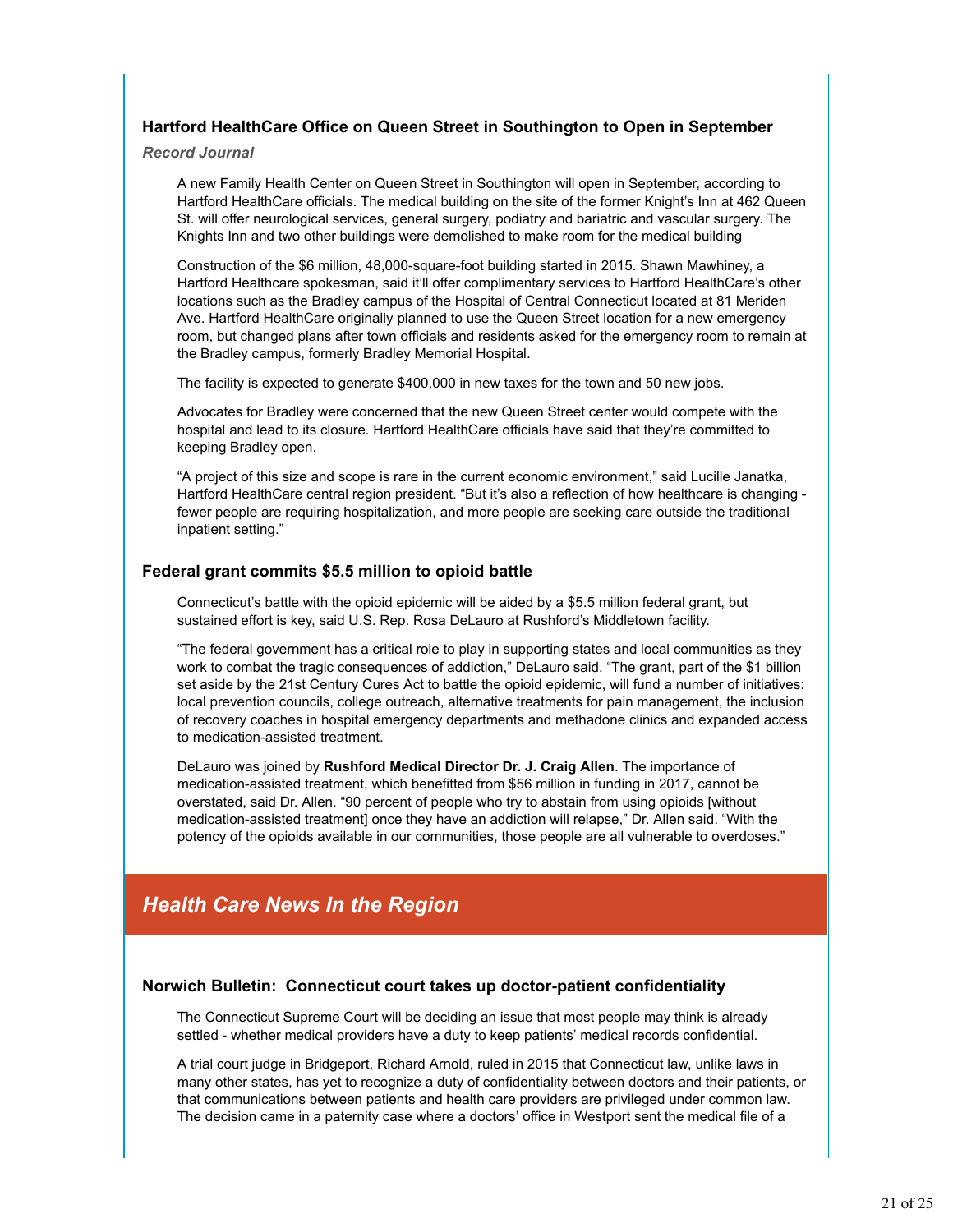child's mother without her permission to a probate court under a subpoena issued by the father's lawyer - not a court - and the father was able to look at the file.

The mother, Emily Byrne, a former New Canaan resident now living in Montpelier, Vermont, sued the Avery Center for Obstetrics & Gynecology in 2007 for negligence in failing to protect her medical file and infliction of emotional distress. She alleges the child's father used her highly personal information to harass, threaten and humiliate her, including filing seven lawsuits and threatening to file criminal complaints. But Arnold dismissed the claims, saying "no courts in Connecticut, to date, recognized or adopted a common law privilege for communications between a patient and physicians."

The state Supreme Court is scheduled to hear arguments in the case Monday. Byrne, a nurse, referred questions to her lawyer, Bruce Elstein, who said the case will result in an important, precedent-setting decision by the Supreme Court.

"The confidentiality of medical information is at stake," Elstein said. "If the court rules in the Avery Center's favor, the tomorrow for medical offices will be that no patient communications are privileged. Their private health information can be revealed without their knowledge or consent."

The concept of doctor-patient confidentiality dates back roughly 2,500 years to the ancient Greek physician Hippocrates and the famous oath named after him that includes a pledge to respect patients' privacy.

The attorney for the Avery Center, James Biondo, wrote in court papers that there is no common law duty for Connecticut doctors to keep patients' information confidential. He also wrote that Byrne signed a statement for the Avery Center confirming she had reviewed the center's privacy policy, which notifies patients that it is under no obligation to seek their authorization when complying with subpoenas.

There is a state law that prohibits disclosure of patient information by doctors, but there is an exception that allows for information to be released without the patient's consent "pursuant to ... the rules of court."

Elstein argues that the Avery Center failed to comply with the state law as well as the federal law on patient information confidentiality, the Health Insurance Portability and Accountability Act, or HIPAA. The federal law says a medical provider can disclose patient information in response to a subpoena not issued by a judge, if reasonable efforts have been made to notify the patient of the subpoena.

## *Hot Topics in Health Care*

#### **Teaching hospitals have lower mortality rates than non-teaching hospitals, study finds**

The study found that 30-day mortality rates were 1.5 percent lower at teaching hospitals, and that rate was consistent across nearly every procedure.

http://www.healthcarefinancenews.com/news/teaching-hospitals-have-lower-mortality-ratesnon-teaching-hospitals-study-finds l

#### **Healthcare Finance News: 5 ways retail clinics are poised to upend healthcare**

By their very existence, retail clinics could threaten parts of the healthcare system, according to a new report from healthcare research firm Kalorama Information. By Kalorama's count, there are 2,200 small one-person healthcare facilities located within a retail store, across the United States and hospitals, doctors' practices, government, insurers, and healthcare IT companies could all be affected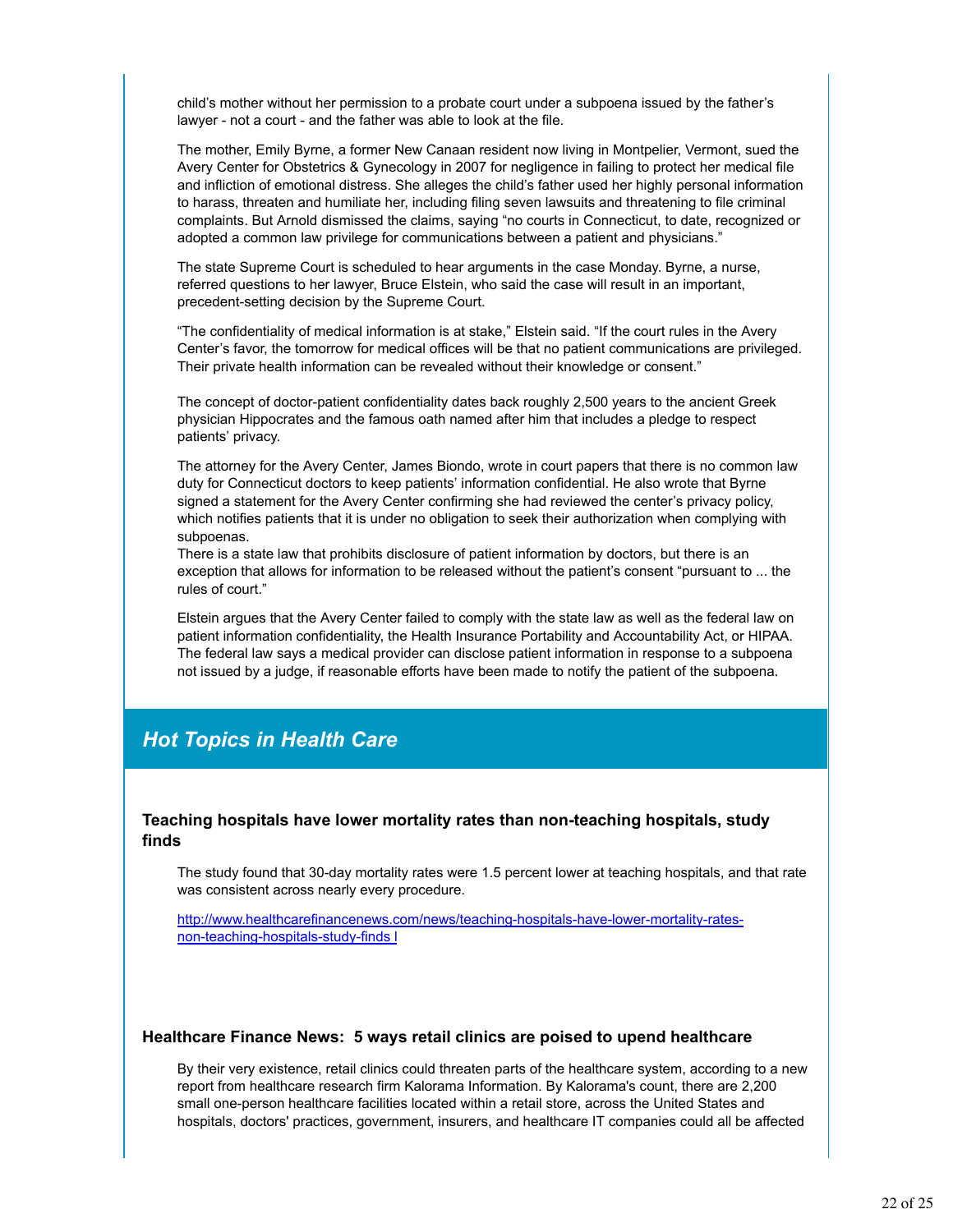#### by them.

"The retail clinic concept is brought up in nearly every discussion of healthcare, in cost-cutting for governments or methods for better preventive care," Kalorama said in its report, Retail Clinics 2017: The Game-Changer in Healthcare. It's Kalorama's eighth report on retail clinics in the past 10 years. Clinics tend to upend the normal healthcare delivery environment and the direction of flow of services, according to the research.

"They deliver healthcare to customers where they are, where the rest of the healthcare system awaits patients," Bruce Carlson, publisher of Kalorama Information, said in a statement. "Ten years ago, the retail clinic concept was novel," he added. "Now, it's rare to hear a discussion of healthcare trends that doesn't include these clinics. Everyone is thinking about how they can align to the trend."

Here are five ways Kalorama figures disruption will occur:

- 1. They are a lower-cost solution than the emergency room and can be used both to compete for insurance company business with high-cost emergency rooms and also be used by healthcare organizations to reduce the traffic at the ER.
- 2. As 85 percent of retail clinic patients have a physician they have seen regularly, they are a potential boon or threat to the doctor's office. On one hand, they offer better hours on average and do provide treatment for routine services like colds and flu. On the other hand, they do refer patients -- even suggesting the patient obtain a primary care doctor -- and don't provide all services.
- 3. They are already a source of focus in the in vitro diagnostics industry, as major IVDs develop testing units for both retail and urgent care clinics.
- 4. They are building consumer awareness and reputation year over year, and they've been around more than 15 years, with favorable waiting times and hours, and they continue to receive high ratings.
- 5. They are in the forefront of electronic medical records and technology in healthcare, introducing EMR, billing innovation and virtual waiting room technology that physician offices are slowly adopting.

## *Coming Events*

#### **Annual Medical Staff/Board Spring Event June 8; Medical Staff Award Winners Announced**

**Thursday, June 8**

The Annual Medical Staff-Board Spring Event will be held on Thursday, June 8 from 6-8:30 p.m. in Heublein Hall.

Part of the event is the Annual Medical Staff Awards, which honor individuals who have made exceptional contributions to the medical community.

Please join your colleagues in recognizing the accomplishments of the recipients of our Annual Medical Staff Awards, and welcome our new faculty members joining Hartford Hospital. Awards will be presented to:

- **Dr. Robin Deutsch** and **Dr. Amre Nouh** *DAVID HULL, MD YOUNG PRACTITIONER AWARD*
- **Dr. John McArdle** *JOHN K. SPRINGER HUMANITARIAN AWARD*
- **Patricia Veronneau, RN, MSN** *CLINICIAN IN PHILANTHROPY AWARD*
- **Dr. R. Frederic Knauft** *DISTINGUISHED SERVICE AWARD*
- **Dr. Adam Steinberg** *QUALITY & SAFETY AWARD*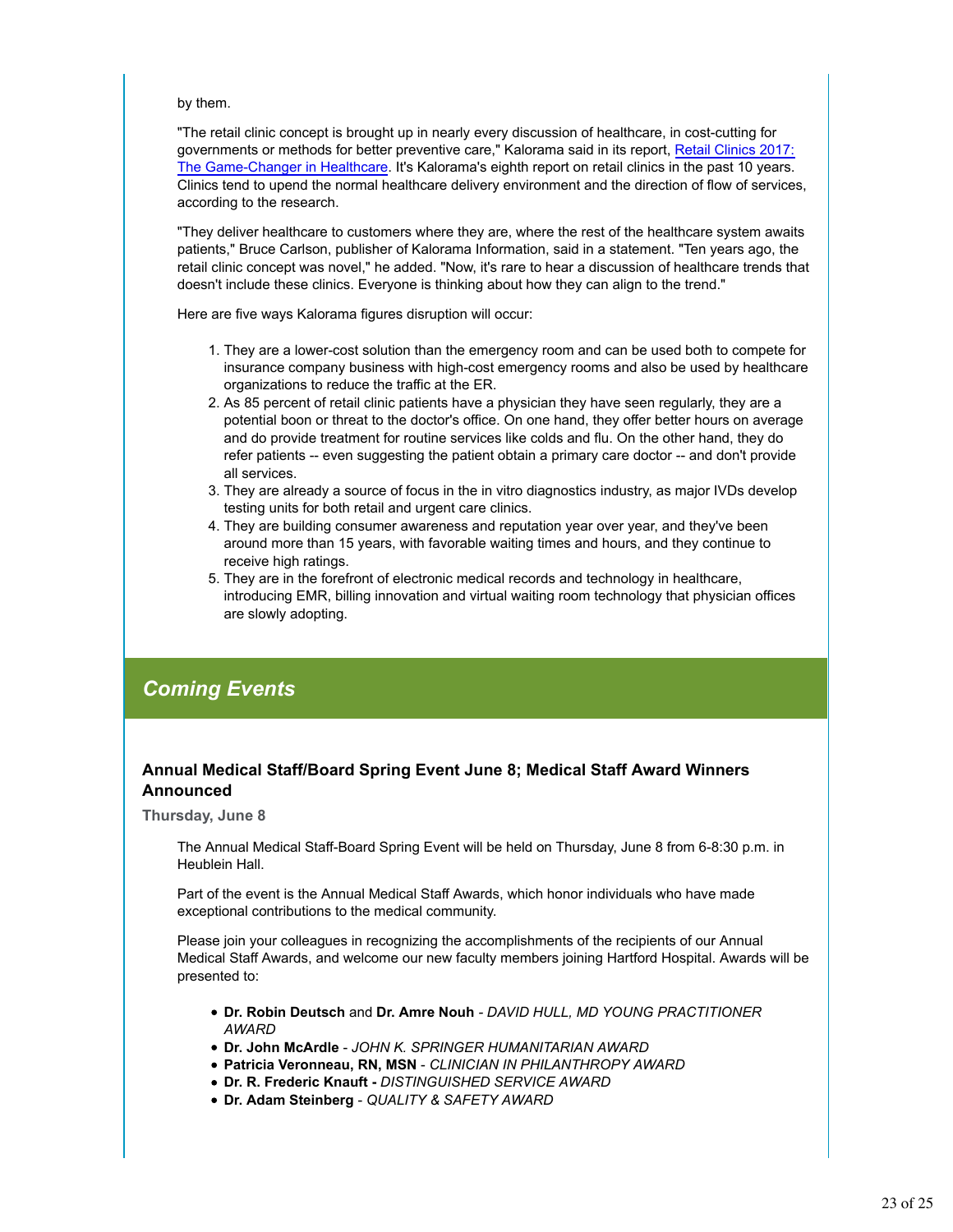#### **Save the Date: Medical Staff End-of-Summer Event**

*September 27 (Wednesday), 6-9 p.m., New Britain Museum of American Art*

Join the Medical Staff Officers and your colleagues from the Hartford Hospital Medical Staff for a unique opportunity to socialize and enjoy each other's company.

Join your colleagues from the Hartford Hospital Medical Staff for an amazing evening at the New Britain Museum of American Art.

You will have exclusive admission to the gallery spaces including the works of Howard Pyle, Frederic Rodrigo Gruger, N. C. Wyeth, Norman Rockwell, and more.

Food will be provided by Riverhouse Catering. The menu will vary depending on the inspiration of the Chef at Riverhouse Catering. The evening will feature heavy appetizers, small plates bursting with bold flavors and sweet endings as well as wine, beer and beverages.

#### **Save the Date: Wednesday, October 4**

*33rd Annual Cardiovascular Symposium*

7:30 a.m.-3:30 p.m.

Connecticut Convention Center, 100 Columbus Boulevard, Hartford

Information and registration: hartfordhospital.org/CVSymposium

**Please register for this event by calling 1.855.HHC.HERE (1.855.442.4373)**

#### **Save the Date: Thursday, November 9**

*12th Annual Interdisciplinary Transplant Symposium*

Sheraton Hartford South Hotel, Rocky Hill

#### **Medical Staff Meetings**

PLEASE SAVE THE DATES. MORE INFORMATION WILL BE SENT TO YOU FOR EACH EVENT.

Questions may be directed to Luisa Machado, physician navigator, at Luisa.Machado@hhchealth.org or by phone at 860-883-8497.

| <b>DATE</b>      | TIME   | <b>EVENT</b>                                         | <b>LOCATION</b>                                |
|------------------|--------|------------------------------------------------------|------------------------------------------------|
| Thursday, June 8 | 6 p.m. | <b>HH Board/Medical</b><br><b>Staff Spring Event</b> | <b>Hartford Hospital</b><br>ERC, Heublein Hall |
|                  |        | Featuring new<br>physicians                          |                                                |